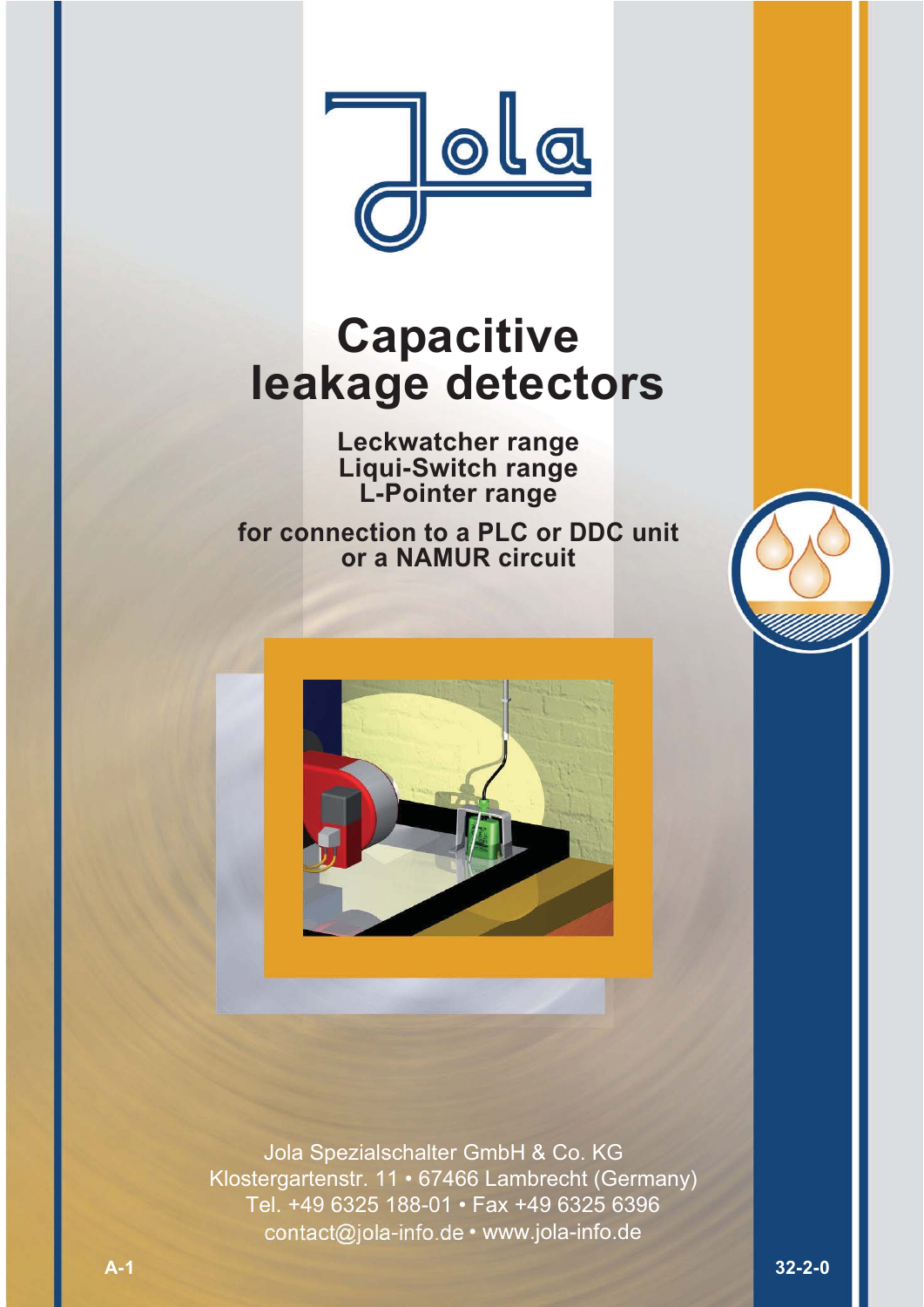## **Contents**

| <b>Capacitive leakage detectors</b><br>for extra low voltage SELV or PELV |         | $32 - 2 - 2$  |
|---------------------------------------------------------------------------|---------|---------------|
| The capacitive measuring principle                                        |         | $32 - 2 - 6$  |
| <b>Capacitive plate sensors</b><br>with plastic housing:                  |         |               |
| Capacitive plate sensors                                                  | $CPE$ - | $32 - 2 - 7$  |
| <b>Capacitive suspension sensors</b><br>with plastic housing:             |         |               |
| Capacitive suspension sensors OWE-                                        |         | $32 - 2 - 11$ |
| <b>Capacitive suspension sensors</b><br>with stainless steel housing:     |         |               |
| Capacitive suspension sensors COW-                                        |         | $32 - 2 - 15$ |
|                                                                           |         |               |

**Page**

**The units described in this documentation may only be installed, connected and started up by suitably qualified personnel!**

**Subject to deviations from the diagrams and technical data.**

**The details in this brochure are product specification descriptions and do not constitute assured properties in the legal sense.**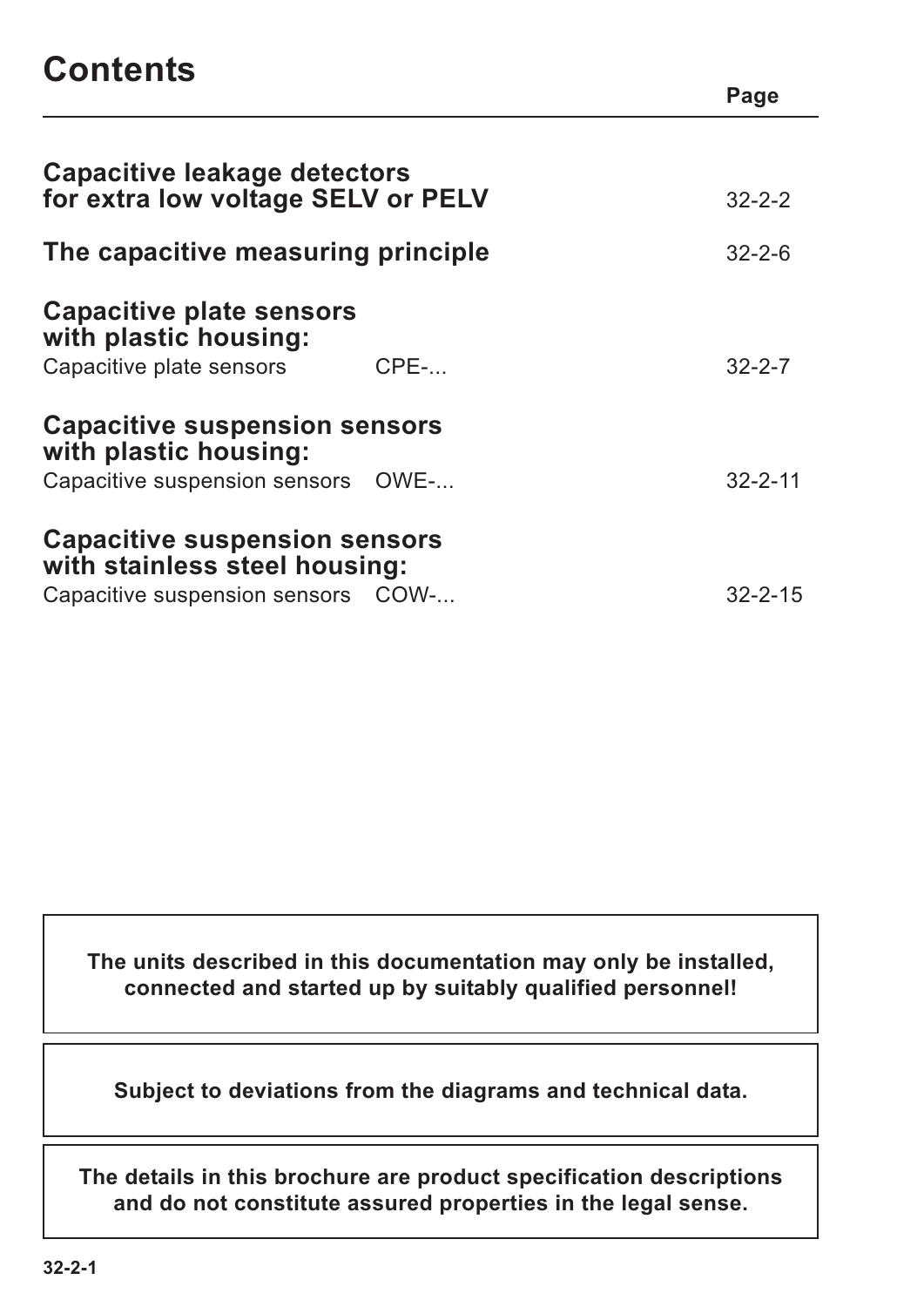## **Capacitive leakage detectors for extra low voltage SELV or PELV**

**With integrated galvanic separation:**

- **• avoids interconnection of the electrode circuits**
- **• avoids the formation of ground loops if more than one detector is connected to a common supply current circuit.**

### **Leckwatcher**

- **• Leakage detectors for connection to:**
	- **a PLC or DDC unit,**
	- **a small controller,**
	- **a fieldbus connector or a network connector**
- **• with integrated galvanic separation of the sensor electronics**

The detectors are designed in line with the peripheral interface standard for electronic controllers (power supply and binary interfaces).

**The compatibility of the detector on the one hand and the PLC, DDC unit, small controller, fieldbus connector or network connector on the other must be reviewed on a case-to-case basis with regard to the extra low voltage SELV or PELV and the conformity of their signal parameters.**

## **Liqui-Switch**

- **• Leakage detectors for connection to: a PLC or DDC unit,** 
	- **a small controller,**
	- **a fieldbus connector or a network connector**
- **• with potential-free relay contact (for switching e.g. a solenoid valve with extra low voltage SELV or PELV)**
- **• with integrated galvanic separation of the sensor electronics**

**The compatibility of the detector on the one hand and the actuator, PLC, DDC unit, small controller, fieldbus connector or network connector on the other must be reviewed on a case-to-case basis with regard to the extra low voltage SELV or PELV and the conformity of their signal parameters.**

### **L-Pointer**

- **• Leakage detectors for NAMUR circuits in line with EN 50 227 (formerly known as DIN 19 234) with the option of detecting cable break, standby status, alarm status and short-circuit**
- **• for connection to: NAMUR isolation amplifier or NAMUR fieldbus terminal**
- **• with integrated galvanic separation between sensor circuit and supply current circuit with impressed signal current**

**The compatibility of the detector and the peripheral equipment must be reviewed on a case-to-case basis with regard to the extra low voltage SELV or PELV and the conformity of their signal parameters.**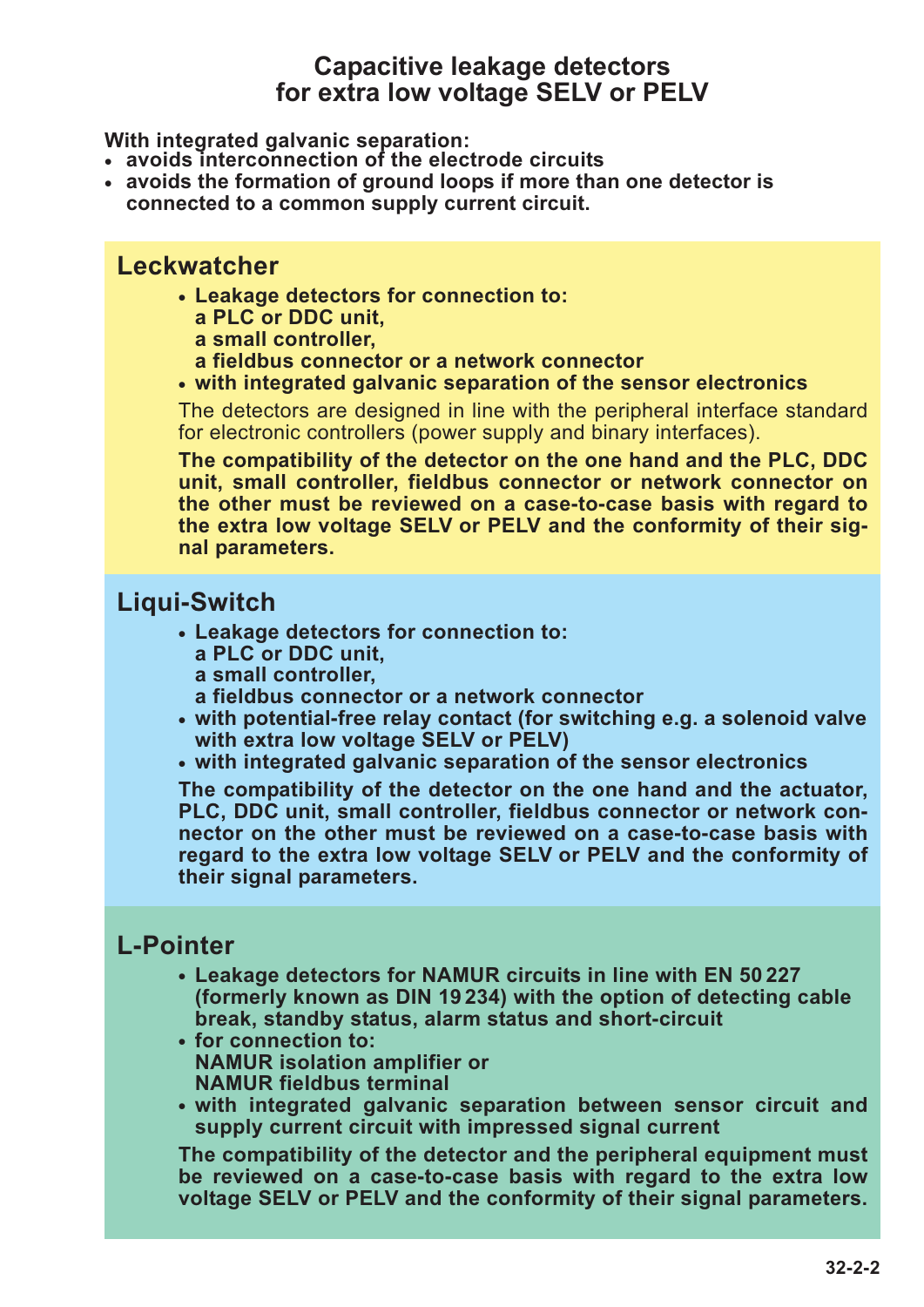## **Leckwatcher**

| 2-wire version: -SPS2                                                                                                                           | 3-wire version: -SPS3<br>(with PNP transistor output)                                                                                                                                                                                                                                   | 4-wire version: -SPS4<br>(with potential-free<br>reed contact output)                                                                                               |
|-------------------------------------------------------------------------------------------------------------------------------------------------|-----------------------------------------------------------------------------------------------------------------------------------------------------------------------------------------------------------------------------------------------------------------------------------------|---------------------------------------------------------------------------------------------------------------------------------------------------------------------|
|                                                                                                                                                 | <b>Connection: Only for connection to extra low voltage SELV or PELV!</b>                                                                                                                                                                                                               |                                                                                                                                                                     |
| 2 wires for the supply of di-<br>rect voltage, fully functional<br>with any polarity and short-<br>circuit proof.                               | 2 wires for the supply of di-<br>rect or alternating voltage;<br>fully functional with any po-<br>larity;<br>1 wire for the PNP transistor<br>output, reverse polarity pro-<br>tected and short-circuit<br>proof.                                                                       | 2 wires for the supply of di-<br>rect or alternating voltage;<br>fully functional with any po-<br>larity;<br>2 wires for the potential-free<br>reed contact output. |
| Power consumption differs<br>depending on whether the<br>detector is in activated or<br>non-activated status.                                   | The PNP transistor output is<br>in a different switching status<br>depending on whether the<br>detector is in activated or<br>non-activated status.                                                                                                                                     | The reed contact is open or<br>closed depending on<br>whether the detector is in<br>activated or non-activated<br>status.                                           |
| This differential is used to<br>generate the corresponding<br>binary switching signal at the<br>input resistance of the fol-<br>low-up circuit. | With a Low signal, there is<br>no voltage at the PNP tran-<br>sistor output; with a High sig-<br>nal, the rectified supply volt-<br>age is present at the output.<br>This binary switching signal<br>is implemented accordingly<br>at the input resistance of the<br>follow-up circuit. | The reed contact is an NO<br>(make) contact, and its<br>switching status is imple-<br>mented in the follow-up<br>circuit.                                           |
| The input resistance must<br>be in the range from<br>2 k $\Omega$ to 7.5 k $\Omega$ .                                                           | The input resistance must<br>be in the range from<br>2 k $\Omega$ to 7.5 k $\Omega$ .                                                                                                                                                                                                   |                                                                                                                                                                     |
| Series or parallel connection<br>of detectors of this type is<br>not permitted.                                                                 | Series or parallel connection<br>of detectors of this type is<br>not permitted.                                                                                                                                                                                                         | Series or parallel connection<br>of these detectors is possi-<br>ble, also in combination with<br>other potential-free contacts.                                    |

**Application example Application example Application example** *b = black br = brown Sensitive Sensitive Sensitive bl = blue b/g = black (grey) part part part* 非非 *Sensor Sensor Sensor electronics electronics electronics Galvanic Galvanic Galvanic separation separation separation bl*  $\left\lfloor \frac{b}{g} \right\rfloor$  *bl br br b/g bl br b b/g Input resis-AC/DC tance of DC 24 V, Input for DDC-unit SELV/PELV 2 k*<sup>Ω</sup> *... 12 ... 30 V, AC/DC binary 7.5 k*<sup>Ω</sup> *SELV/PELV 12 ... 30 V, contact Input resis-SELV/PELV maker PLC or PLC or tance of small small 2 k*<sup>Ω</sup> *... controllercontroller DDC unit 7.5 k*<sup>Ω</sup> *Follow-up circuit Follow-up circuit Follow-up circuit*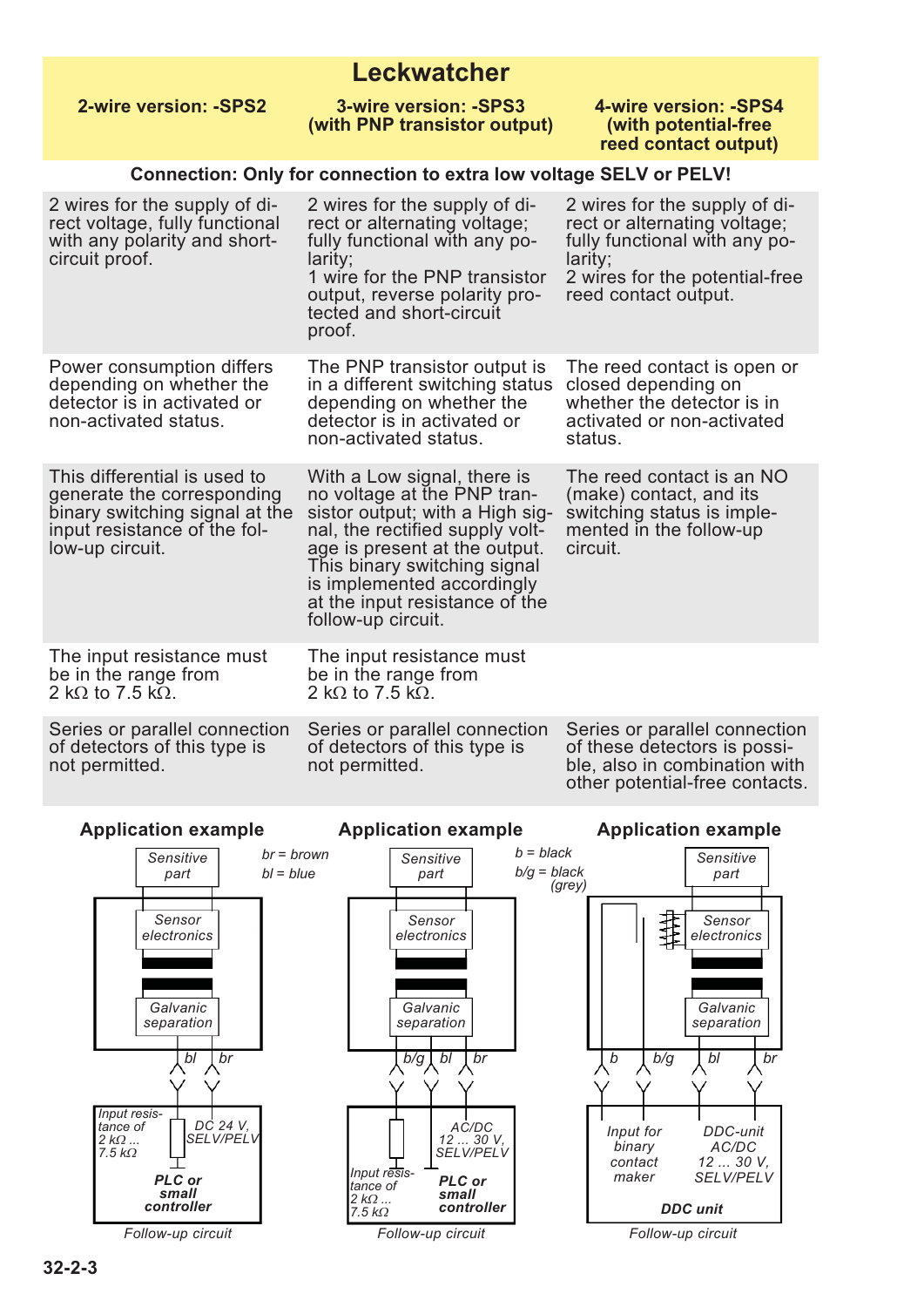## **Liqui-Switch**

**4-wire version with quiescent current contact: -LS4 (standard version)**

**4-wire version with working current contact: -LS4/A**

**5-wire version with changeover contact: -LS5**

#### **Connection: Only for connection to extra low voltage SELV or PELV!**

2 wires for the supply of direct or alternating voltage, fully functional with any polarity;

2 wires for the potential-free quiescent current contact which is closed in standby status and open in the event of an alarm (leakage alarm, cable break in the voltagesupply line, failure of the supply voltage).

2 wires for the potential-free working current contact which is open in standby status and closed in the event of an alarm (leakage alarm, cable break in the voltagesupply line, failure of the supply voltage).

3 wires for the potential-free changeover contact. The output relay with the changeover contact is energised in standby status and de-energised in the event of an alarm.

A cable break in the contact loop (quiescent current loop) also activates an alarm.

A cable break in the contact line does not activate an alarm.

Series or parallel connection of these detectors is possible, also in combination with other potential-free contacts. In such cases, you must observe the relevant technical data and safety regulations.



**Contact shown in standby status**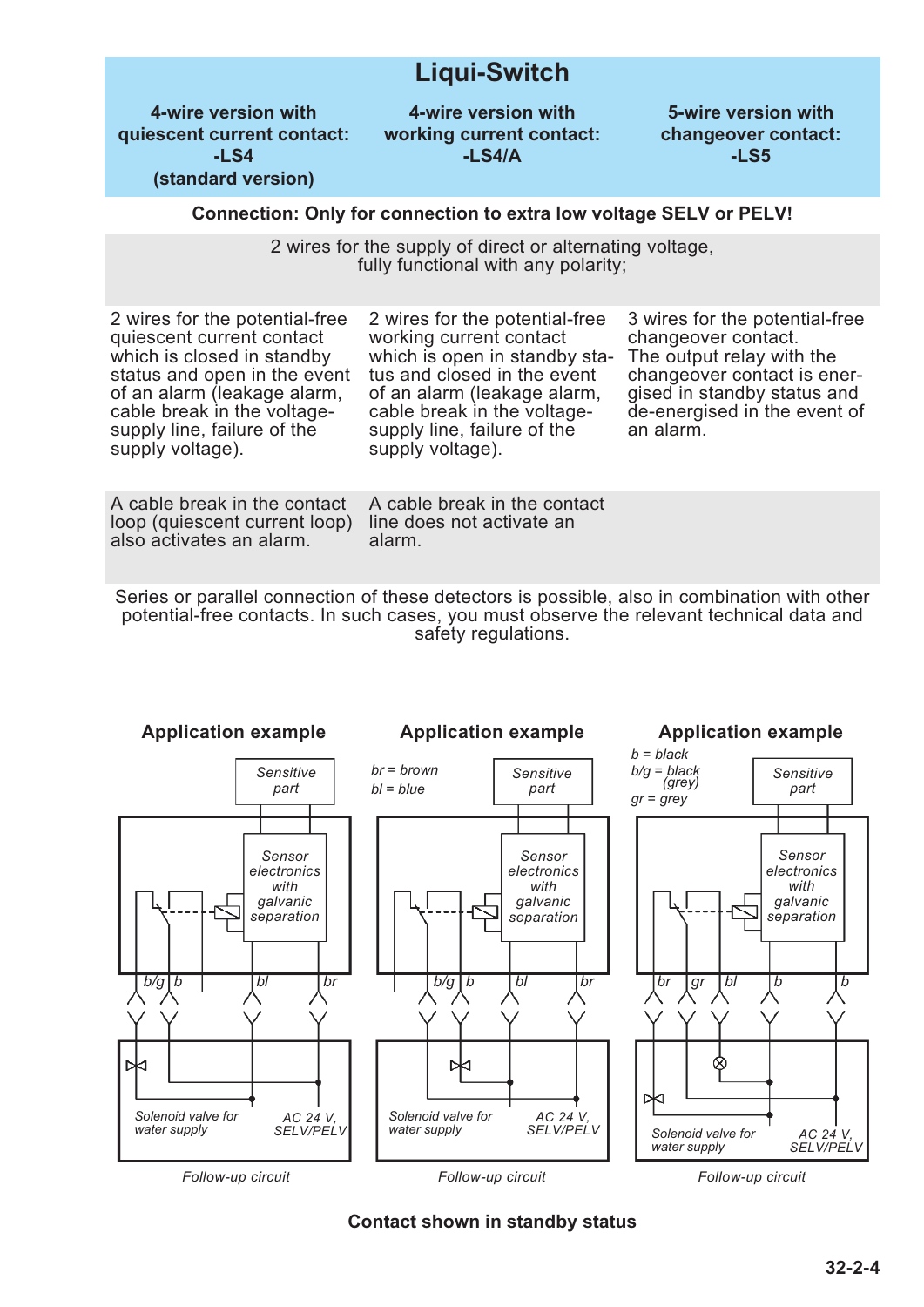|                                                                                                                                                                                                                                                                                                                                        | <b>L-Pointer</b>                                                                                                                                                                                                                                                                                                                       |  |  |  |
|----------------------------------------------------------------------------------------------------------------------------------------------------------------------------------------------------------------------------------------------------------------------------------------------------------------------------------------|----------------------------------------------------------------------------------------------------------------------------------------------------------------------------------------------------------------------------------------------------------------------------------------------------------------------------------------|--|--|--|
| 2-wire quiescent current version:<br>-KNI<br>(standard version)                                                                                                                                                                                                                                                                        | 2-wire working current version:<br>-KNI/A                                                                                                                                                                                                                                                                                              |  |  |  |
|                                                                                                                                                                                                                                                                                                                                        | Connection: Only for connection to extra low voltage SELV or PELV!                                                                                                                                                                                                                                                                     |  |  |  |
|                                                                                                                                                                                                                                                                                                                                        | 2 wires for the supply of direct voltage;<br>functional with correct polarity; short circuit with false polarity                                                                                                                                                                                                                       |  |  |  |
| For NAMUR circuit with inverted signal<br>evaluation.                                                                                                                                                                                                                                                                                  | For NAMUR circuit with non-inverted signal<br>evaluation.                                                                                                                                                                                                                                                                              |  |  |  |
| The power consumption of the detector<br>serves as a switching signal for the following<br>switching statuses:<br>• No power consumption<br>$=$ cable break<br>• Low power consumption<br>= alarm status (leakage)<br>• High power consumption<br>= standby status<br>• Maximum power consumption<br>= short circuit or false polarity | The power consumption of the detector<br>serves as a switching signal for the following<br>switching statuses:<br>• No power consumption<br>$=$ cable break<br>• Low power consumption<br>= standby status<br>• High power consumption<br>= alarm status (leakage)<br>• Maximum power consumption<br>= short circuit or false polarity |  |  |  |
| If the signal current is only to be evaluated<br>between two switching statuses, low power<br>consumption means alarm status and high<br>power consumption means standby status.                                                                                                                                                       | If the signal current is only to be evaluated<br>between two switching statuses, low power<br>consumption means standby status and high<br>power consumption means alarm status.                                                                                                                                                       |  |  |  |

Series or parallel connection of detectors of this type is not permitted.



#### **Application example**

*Follow-up circuit*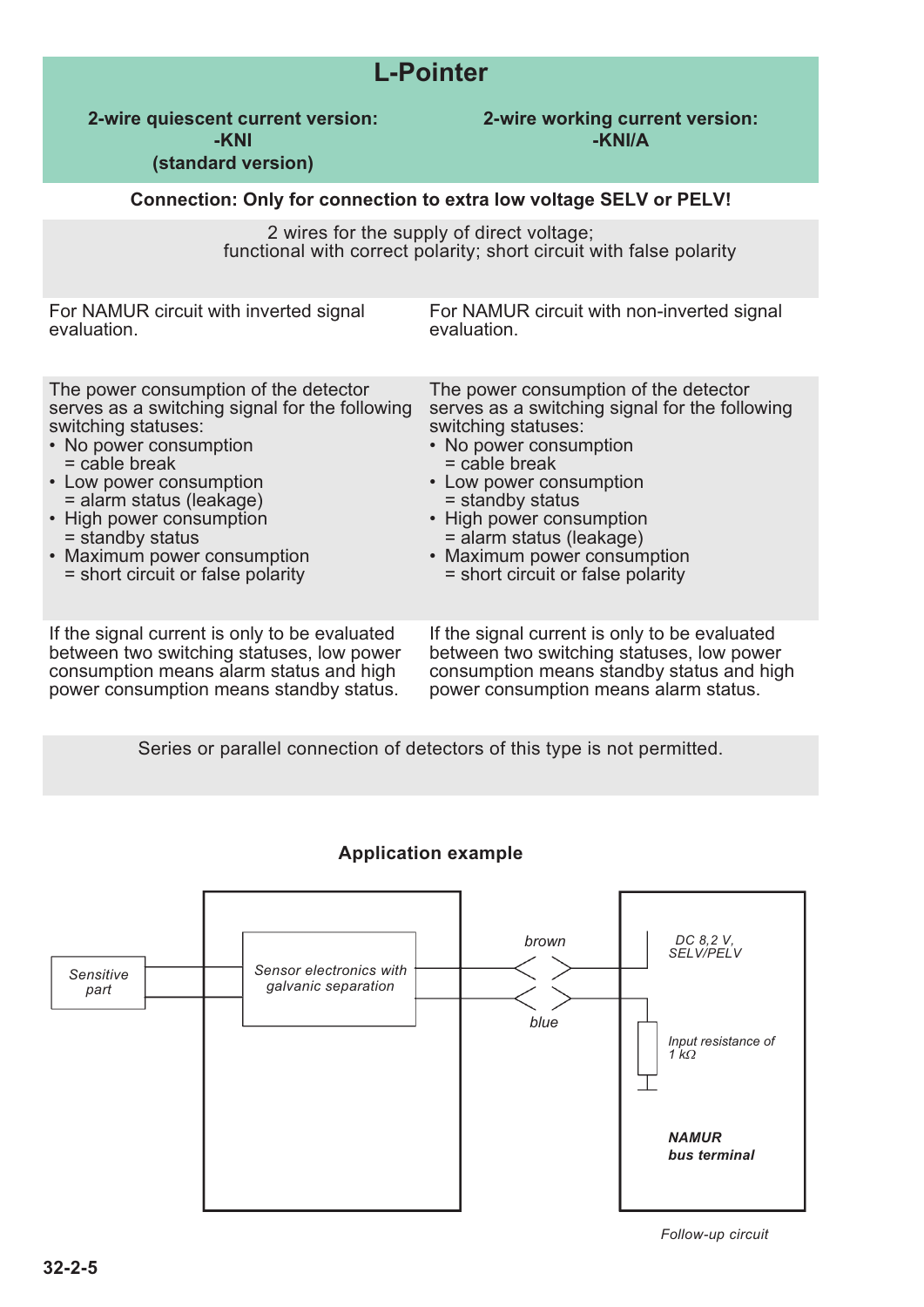## **The capacitive measuring principle**

The capacitive measuring principle is mainly used for the detection of **electrically non-conductive (insulating) liquids**, but it can also be used to detect electrically conductive liquids.

Electrically non-conductive liquids are generally organic liquids like oils and solvents. An electrode assembly forms a measuring capacitor, and the dielectric is either air or liquid. The dielectric constant of air is 1. The dielectric constant of the liquid to be detected is higher. For our capacitive sensors, the dielectric constant has to be higher than 2 (types CPE) or 1.8 (types OWE and COW).

The capacitive leakage detector recognises a change in the dielectric constant at the measuring capacitor and an alarm signal is emitted. The design of the measuring capacitor allows direct mounting on the floor and generally rules out the possibility of interference effects due to different subsurfaces. The capacitive leakage detector has an integrated electronic evaluation unit with galvanically separated circuits. This prevents interconnection of the sensor circuits and the formation of ground loops if more than one of these leakage detectors is connected and where the detected liquid is conductive.



### **Application example: detection of a heating oil leakage**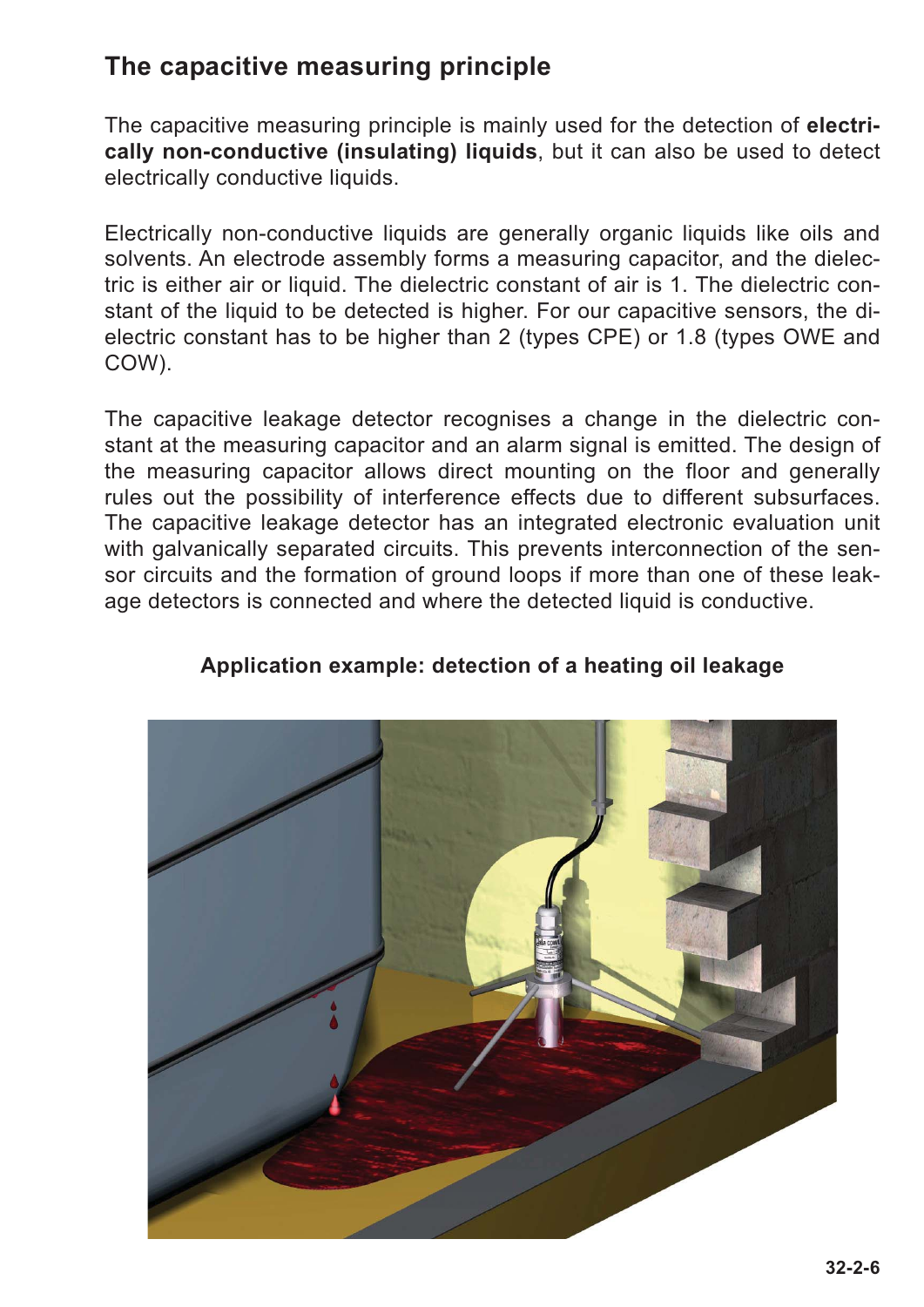

**Capacitive plate sensors CPE-...**

#### **Leckwatcher**

- Leakage detectors for connection to: a PLC or DDC unit, a small controller, a fieldbus connector or a network connector
- with integrated galvanic separation of the sensor electronics

#### **Liqui-Switch**

- Leakage detectors for connection to: a PLC or DDC unit, a small controller, a fieldbus connector or a network connector
- with potential-free relay contact (for switching e.g. a solenoid valve with extra low voltage SELV or PELV)
- with integrated galvanic separation of the sensor electronics

#### **L-Pointer**

- Leakage detectors for NAMUR circuits in line with EN 50 227 (formerly known as  $DIN$  19234) with the option of detecting cable break, standby status, alarm status and short circuit
- for connection to: NAMUR isolation amplifier or

NAMUR fieldbus terminal

with integrated galvanic separation between sensor circuit and supply current circuit with impressed signal current



Designed to signal the presence of a **non-conductive or conductive liquid** caused, for example, by burst pipes.

**Capacitive plate sensors CPE-... should only be used** in normally dry environments. They must be installed on the floor in such a way that the sensor side faces downwards and the label side upwards.

Each capacitive plate sensor of the type CPE-... is equipped with two round PCBs with gold-plated concentric strip conductor rings. Rings as screening electrodes and rings as measuring electrodes form 1 detection capacitor per PCB. For reasons of symmetry, there are two such capacitive sensor elements. As soon as a nonconductive liquid comes into contact with the rings and the spaces of one or both capacitive sensor elements, the capacitance between the electrodes changes and so does the switching status of the leakage detector. If a conductive liquid is present, the rings of the capacitive sensor element are conductively bridged, and this also results in a change in the switching status of the leakage detector.



**Plate sensor CPE-..., sensor side**

**Plate sensor CPE-SPS4, label side**

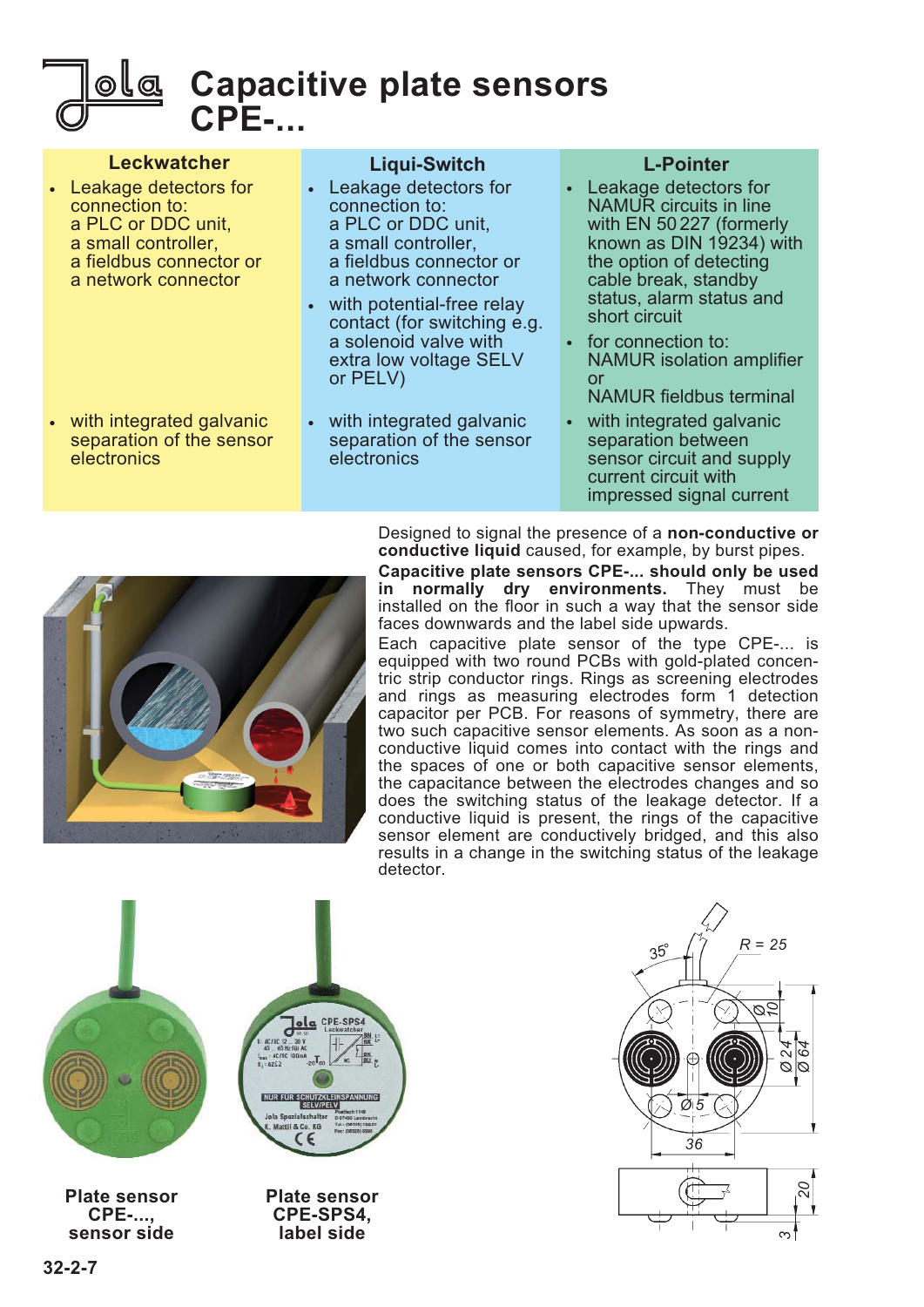| <b>Technical data</b>                                                                                                                                                                                                                 | <b>CPE-SPS2</b>                                                                                                                                                                                                                                                                                                                                                                                       | <b>CPE-SPS3</b>                                                                                                                                        | <b>CPE-SPS4</b>                                                                                                                                                                                                                              |  |
|---------------------------------------------------------------------------------------------------------------------------------------------------------------------------------------------------------------------------------------|-------------------------------------------------------------------------------------------------------------------------------------------------------------------------------------------------------------------------------------------------------------------------------------------------------------------------------------------------------------------------------------------------------|--------------------------------------------------------------------------------------------------------------------------------------------------------|----------------------------------------------------------------------------------------------------------------------------------------------------------------------------------------------------------------------------------------------|--|
| Design<br><b>Detection capacitors</b><br>Housing                                                                                                                                                                                      | leakage detector with quiescent current / NC (break) contact<br>2 round PCBs with gold-plated concentric strip conductor rings<br>form 2 detection capacitors<br>PP and cast resin                                                                                                                                                                                                                    |                                                                                                                                                        |                                                                                                                                                                                                                                              |  |
| <b>Electrical connection</b>                                                                                                                                                                                                          | two-wire connection<br>via connecting cable<br>$2 \times 0.75$                                                                                                                                                                                                                                                                                                                                        | three-wire connection   four-wire connection<br>via connecting cable<br>$3 \times 0.75$<br>length 5 m, longer connecting cable on request;             | via connecting cable<br>$4 \times 0.5$                                                                                                                                                                                                       |  |
|                                                                                                                                                                                                                                       |                                                                                                                                                                                                                                                                                                                                                                                                       | fitted with halogen-free connecting cable on request                                                                                                   |                                                                                                                                                                                                                                              |  |
| Supply voltage<br>Power consumption                                                                                                                                                                                                   | DC 24 V $\pm$ 20 %<br>via input resistance<br>$2 k\Omega$ 7.5 k $\Omega$<br>max. 0.5 W                                                                                                                                                                                                                                                                                                                | only for connection to extra low voltage SELV or PELV!<br>AC/DC 12  30 V;<br>wire colours:<br>brown and blue<br>max. 0.5 VA                            | AC/DC 12  30 V;<br>wire colours:<br>brown and blue<br>max. 0.5 VA                                                                                                                                                                            |  |
| Output                                                                                                                                                                                                                                | evaluation based on<br>the magnitude of<br>power consumption                                                                                                                                                                                                                                                                                                                                          | PNP transistor output;<br>to be wired via<br>the input resistance of<br>the follow-up circuit of<br>$2 k\Omega$ 7.5 k $\Omega$ ;<br>wire colour: black | potential-free reed<br>contact with protective<br>resistance 62 $\Omega$ ,<br>max. load<br>AC/DC 30 V, 100 mA,<br>3 W; wire colours:<br>black and black                                                                                      |  |
| Short circuit protection                                                                                                                                                                                                              | present,<br>$k < 30$ mA                                                                                                                                                                                                                                                                                                                                                                               | at transistor output,<br>$k < 30$ mA                                                                                                                   | reed contact at<br>output short circuit<br>proof for short periods<br>via integrated protective<br>resistance of 62 $\Omega$ ;<br>however,<br>the reed contact<br>is open if the supply<br>voltage of the sensor is<br>incorrectly connected |  |
| Switching status without<br>supply voltage                                                                                                                                                                                            | Low signal                                                                                                                                                                                                                                                                                                                                                                                            | Low signal                                                                                                                                             | reed contact open                                                                                                                                                                                                                            |  |
| Switching status both<br>detection capacitors<br>not activated                                                                                                                                                                        | power consumption<br>$> 2$ mA,<br>generates High signal<br>at input resistance of<br>follow-up circuit                                                                                                                                                                                                                                                                                                | PNP transistor output<br>carries rectified<br>supply voltage<br>$=$ High signal                                                                        | reed contact closed                                                                                                                                                                                                                          |  |
| Switching status one or two<br>detection capacitor(s)<br>activated                                                                                                                                                                    | power consumption<br>$< 0.7$ mA,<br>generates Low signal<br>at input resistance of<br>follow-up circuit                                                                                                                                                                                                                                                                                               | PNP transistor output<br>carries no voltage<br>= Low signal                                                                                            | reed contact open                                                                                                                                                                                                                            |  |
| Cable break monitoring<br>of connecting cable                                                                                                                                                                                         |                                                                                                                                                                                                                                                                                                                                                                                                       |                                                                                                                                                        |                                                                                                                                                                                                                                              |  |
| Galvanic separation                                                                                                                                                                                                                   | cable break monitoring due to the quiescent current<br>only for connection to extra low voltage SELV or PELV!<br>voltage resistance > 500 V between capacitor circuit and<br>supply circuit<br>supply circuit<br>supply circuit<br>and transistor output  <br>and output circuit                                                                                                                      |                                                                                                                                                        |                                                                                                                                                                                                                                              |  |
| Max. no-load voltage<br>at the detection capacitors                                                                                                                                                                                   |                                                                                                                                                                                                                                                                                                                                                                                                       | $5 V_{\text{eff}}$ $\rightarrow$ $\boxed{\phantom{0}}$ 40 kHz (safety extra low voltage SELV)                                                          |                                                                                                                                                                                                                                              |  |
| Max. short circuit current<br>at the detection capacitors<br>Min. dielectricity constant<br>of the liquid to be detected<br>Temperature range<br>Max. length of connecting<br>cable between leakage<br>detector and follow-up circuit | $0.2 \text{ mA}$<br>2.0<br>$-20^{\circ}$ C to $+60^{\circ}$ C<br>depends on the technical data of the follow-up circuit<br>for interference emission in accordance with the appliance-specific<br>requirements for households, business and commerce as well as<br>small companies, and for interference immunity in accordance with<br>the appliance-specific requirements for industrial companies. |                                                                                                                                                        |                                                                                                                                                                                                                                              |  |
| <b>EMC</b>                                                                                                                                                                                                                            |                                                                                                                                                                                                                                                                                                                                                                                                       |                                                                                                                                                        |                                                                                                                                                                                                                                              |  |

the appliance-specific requirements for industrial companies.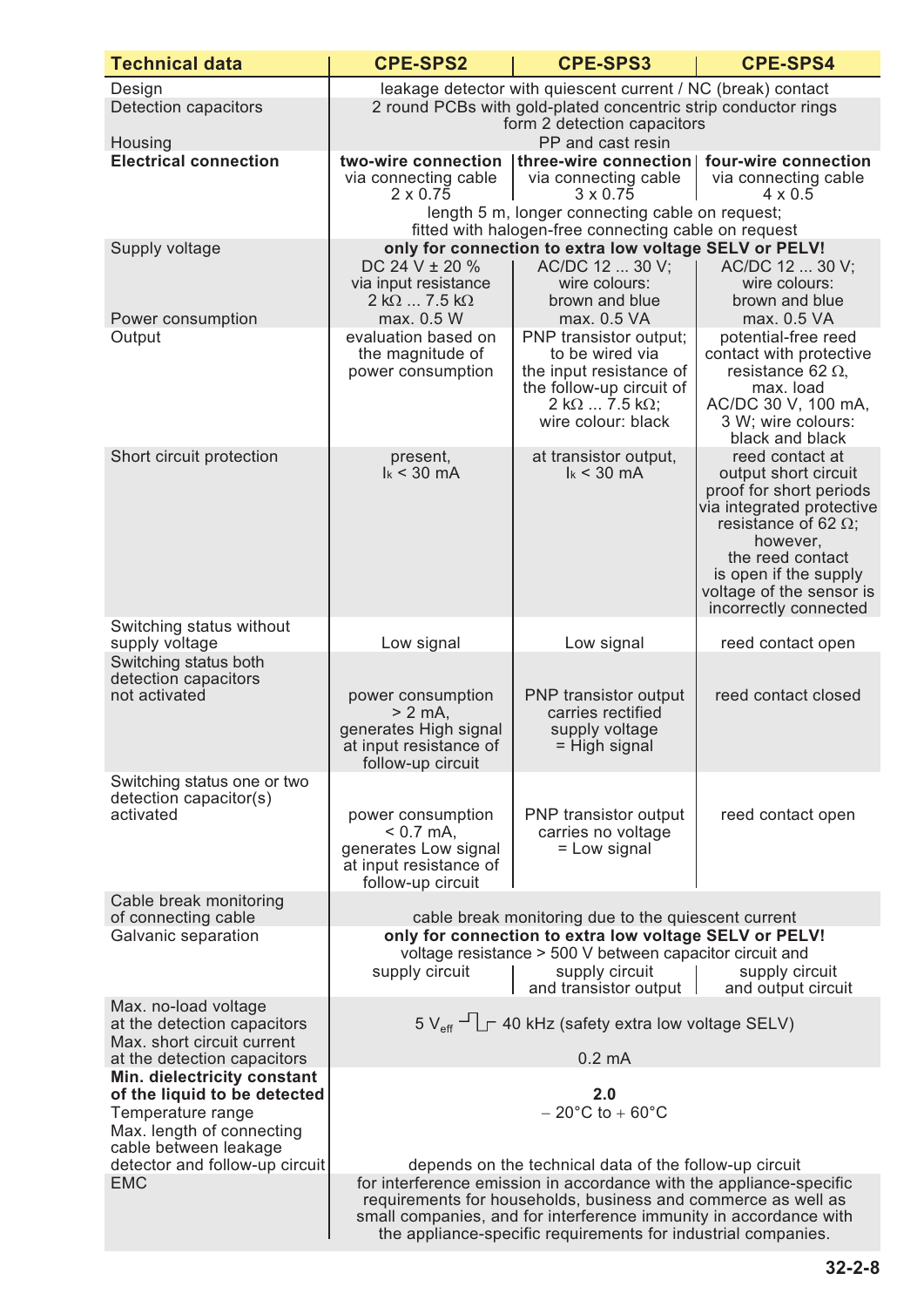| <b>Technical data</b>                                     | <b>CPE-LS4</b>                                                                                                  | <b>CPE-LS4/A</b>                                                                                        | <b>CPE-LS5</b>                           |
|-----------------------------------------------------------|-----------------------------------------------------------------------------------------------------------------|---------------------------------------------------------------------------------------------------------|------------------------------------------|
| Design                                                    |                                                                                                                 | leakage detector with relay output                                                                      |                                          |
| <b>Detection capacitors</b>                               | 2 round PCBs with gold-plated concentric strip conductor                                                        |                                                                                                         |                                          |
|                                                           | rings form 2 detection capacitors<br>PP and cast resin                                                          |                                                                                                         |                                          |
| Housing<br><b>Electrical connection</b>                   | four-wire                                                                                                       | four-wire                                                                                               | five-wire                                |
|                                                           | connection                                                                                                      | connection                                                                                              | connection                               |
|                                                           |                                                                                                                 | via connecting cable                                                                                    |                                          |
|                                                           | $4 \times 0.5$                                                                                                  | $4 \times 0.5$                                                                                          | $5 \times 0.5$                           |
|                                                           |                                                                                                                 | length 5 m, longer connecting cable on request;<br>fitted with halogen-free connecting cable on request |                                          |
| Supply voltage                                            |                                                                                                                 | only for connection to extra low voltage SELV or PELV!                                                  |                                          |
|                                                           |                                                                                                                 | AC/DC 24 V $\pm$ 20 %, on request AC/DC 12 V $\pm$ 20 %                                                 |                                          |
|                                                           | wire colours:                                                                                                   | wire colours:                                                                                           | wire colours:                            |
|                                                           | brown and blue                                                                                                  | brown and blue                                                                                          | black and black                          |
| Power consumption<br>Output                               | potential-free                                                                                                  | approx. 0.5 VA<br>potential-free                                                                        | potential-free                           |
|                                                           | quiescent current                                                                                               | working current                                                                                         | changeover                               |
|                                                           | (NC) contact                                                                                                    | (NO) contact                                                                                            | (CO) contact                             |
|                                                           |                                                                                                                 | max. load AC/DC 5  24 V<br>(extra low voltage SELV or PELV only);                                       |                                          |
|                                                           |                                                                                                                 | AC/DC 1 mA  3 (1) A                                                                                     |                                          |
|                                                           | wire colours:                                                                                                   |                                                                                                         | wire colours:                            |
|                                                           |                                                                                                                 | black and black (grey)                                                                                  | brown, grey a. blue                      |
| Switching status without<br>supply voltage                | output relay                                                                                                    | output relay                                                                                            | output relay                             |
|                                                           | de-energised,                                                                                                   | de-energised,                                                                                           | de-energised,                            |
|                                                           | output contact                                                                                                  | output contact                                                                                          | changeover in pos. 1                     |
|                                                           | open                                                                                                            | closed                                                                                                  | (grey and blue)                          |
| Switching status both<br>detection capacitors             |                                                                                                                 |                                                                                                         |                                          |
| not activated                                             | output relay                                                                                                    | output relay                                                                                            | output relay                             |
|                                                           | energised,                                                                                                      | energised,                                                                                              | energised,                               |
|                                                           | output contact<br>closed                                                                                        | output contact<br>open                                                                                  | changeover in pos. 2<br>(grey and brown) |
| Switching status one or two                               |                                                                                                                 |                                                                                                         |                                          |
| detection capacitor(s)                                    |                                                                                                                 |                                                                                                         |                                          |
| activated                                                 | output relay                                                                                                    | output relay                                                                                            | output relay                             |
|                                                           | de-energised,<br>output contact                                                                                 | de-energised,<br>output contact                                                                         | de-energised,<br>changeover in pos. 1    |
|                                                           | open                                                                                                            | closed                                                                                                  | (grey and blue)                          |
| Cable break monitoring                                    |                                                                                                                 |                                                                                                         |                                          |
| of connecting cable                                       | cable break<br>monitoring due to                                                                                |                                                                                                         |                                          |
|                                                           | the quiescent                                                                                                   |                                                                                                         |                                          |
|                                                           | current                                                                                                         |                                                                                                         |                                          |
| Galvanic separation                                       |                                                                                                                 | only for connection to extra low voltage SELV or PELV!                                                  |                                          |
|                                                           |                                                                                                                 | voltage resistance > 500 V between capacitor circuit,<br>supply circuit and output circuit              |                                          |
| Max. no-load voltage                                      |                                                                                                                 |                                                                                                         |                                          |
| at the detection capacitors                               |                                                                                                                 | $5 V_{\text{eff}}$ – $\Box$ 40 kHz (safety extra low voltage SELV)                                      |                                          |
| Max. short circuit current<br>at the detection capacitors |                                                                                                                 | $0.2 \text{ mA}$                                                                                        |                                          |
| Min. dielectricity constant                               |                                                                                                                 |                                                                                                         |                                          |
| of the liquid to be detected                              |                                                                                                                 | 2.0                                                                                                     |                                          |
| Temperature range                                         |                                                                                                                 | $-20^{\circ}$ C to $+60^{\circ}$ C                                                                      |                                          |
| Max. length of connecting<br>cable between leakage        |                                                                                                                 |                                                                                                         |                                          |
| detector and follow-up circuit                            |                                                                                                                 | depends on the technical data of the follow-up circuit                                                  |                                          |
| <b>EMC</b>                                                |                                                                                                                 | for interference emission in accordance with the appliance-                                             |                                          |
|                                                           | specific requirements for households, business and                                                              |                                                                                                         |                                          |
|                                                           | commerce as well as small companies, and for interference<br>immunity in accordance with the appliance-specific |                                                                                                         |                                          |
|                                                           |                                                                                                                 |                                                                                                         |                                          |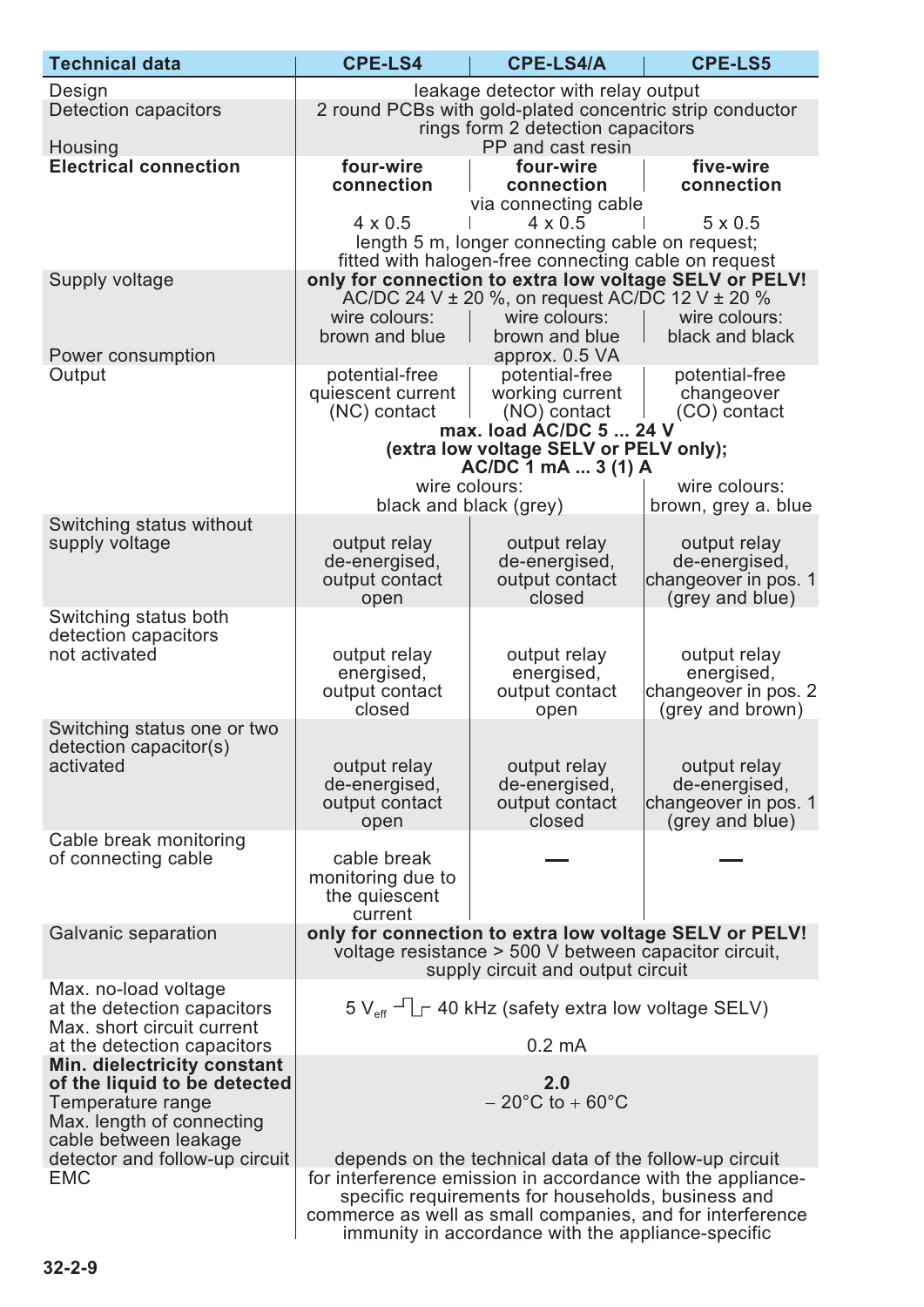| <b>Technical data</b>                                                                | <b>CPE-KNI</b>                                                                                                                                                                                                                                                                 | <b>CPE-KNI/A</b>                                                                                                                                                   |  |
|--------------------------------------------------------------------------------------|--------------------------------------------------------------------------------------------------------------------------------------------------------------------------------------------------------------------------------------------------------------------------------|--------------------------------------------------------------------------------------------------------------------------------------------------------------------|--|
| Design                                                                               |                                                                                                                                                                                                                                                                                | leakage detector with evaluation electronics as an initiator<br>for a NAMUR circuit                                                                                |  |
| Detection capacitors                                                                 |                                                                                                                                                                                                                                                                                | 2 round PCBs with gold-plated concentric strip conductor<br>rings form 2 detection capacitors                                                                      |  |
| Housing                                                                              |                                                                                                                                                                                                                                                                                | PP and cast resin                                                                                                                                                  |  |
| <b>Electrical connection</b>                                                         | <b>two-wire connection</b> via connecting cable $2 \times 0.75$ ,<br>length 5 m, longer connecting cable on request;<br>fitted with halogen-free connecting cable on request                                                                                                   |                                                                                                                                                                    |  |
| Supply voltage                                                                       | only for connection to extra low voltage SELV or PELV!<br>DC 7 V  12 V with internal resistance of 500 $\Omega$ to 1,200 $\Omega$ ,<br>preferably in line with NAMUR DC 8.2 V<br>with internal resistance of 1 $k\Omega$                                                       |                                                                                                                                                                    |  |
| Output signal                                                                        |                                                                                                                                                                                                                                                                                | impressed current signal in the supply circuit                                                                                                                     |  |
| Mode of operation                                                                    | quiescent current principle                                                                                                                                                                                                                                                    | working current principle                                                                                                                                          |  |
| Switching status in case of<br>cable break                                           | $1 < 0.2$ mA                                                                                                                                                                                                                                                                   | $1 < 0.2$ mA                                                                                                                                                       |  |
| Switching status one or two<br>detection capacitor(s)<br>activated                   | $l \leq 1$ mA                                                                                                                                                                                                                                                                  | $l \geq 3$ mA                                                                                                                                                      |  |
| Switching status both<br>detection capacitors<br>not activated                       | $l \geq 3$ mA                                                                                                                                                                                                                                                                  | $l \leq 1$ mA                                                                                                                                                      |  |
| Switching status in case of<br>short circuit or false polarity                       | $1 > 6$ mA                                                                                                                                                                                                                                                                     | $1 > 6$ mA                                                                                                                                                         |  |
| Galvanic separation                                                                  |                                                                                                                                                                                                                                                                                | only for connection to extra low voltage SELV or PELV!<br>voltage resistance > 500 V between capacitor circuit and<br>supply circuit with impressed signal current |  |
| Max. no-load voltage<br>at the detection capacitors                                  |                                                                                                                                                                                                                                                                                | $5 V_{\text{eff}}$ $\Box$ 200 kHz (safety extra low voltage SELV)                                                                                                  |  |
| Max, short circuit current<br>at the detection capacitors                            |                                                                                                                                                                                                                                                                                | $0.2 \text{ mA}$                                                                                                                                                   |  |
| Min. dielectricity constant<br>of the liquid to be detected                          |                                                                                                                                                                                                                                                                                | 2.0                                                                                                                                                                |  |
| Temperature range                                                                    |                                                                                                                                                                                                                                                                                | $-20^{\circ}$ C to $+60^{\circ}$ C                                                                                                                                 |  |
| Max. length of connecting<br>cable between leakage<br>detector and follow-up circuit | generally not critical but the line resistance should<br>not exceed 100 $\Omega$                                                                                                                                                                                               |                                                                                                                                                                    |  |
| <b>EMC</b>                                                                           | for interference emission in accordance with the appliance-<br>specific requirements for households, business and<br>commerce as well as small companies, and for interference<br>immunity in accordance with the appliance-specific<br>requirements for industrial companies. |                                                                                                                                                                    |  |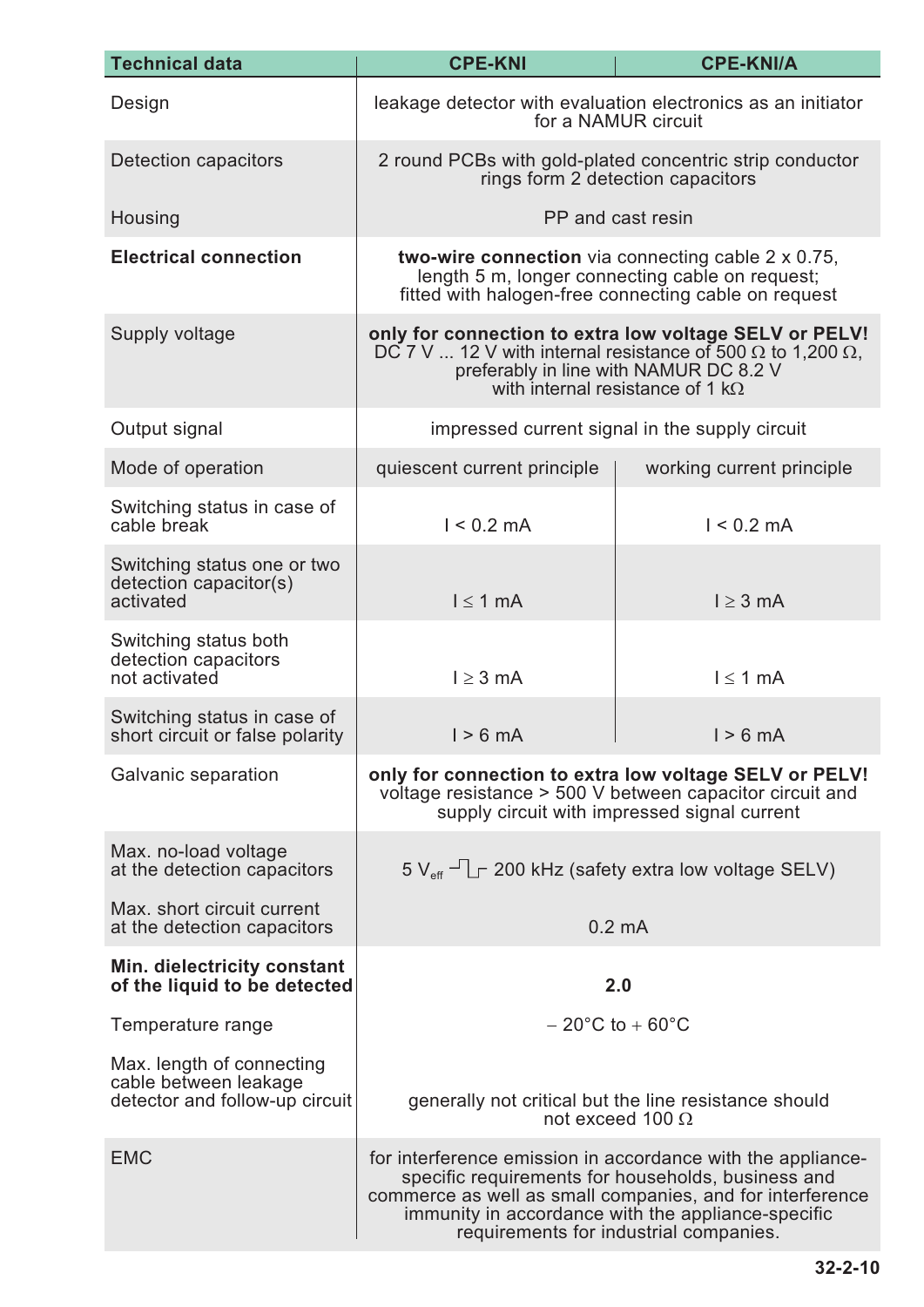

## **Capacitive suspension sensors OWE-...**

| <b>Leckwatcher</b><br>• Leakage detectors for<br>connection to:<br>a PLC or DDC unit.<br>a small controller.<br>a fieldbus connector or<br>a network connector<br>• with integrated galvanic<br>separation of the sensor<br>electronics | <b>Liqui-Switch</b><br>• Leakage detectors for<br>connection to:<br>a PLC or DDC unit.<br>a small controller.<br>a fieldbus connector or<br>a network connector<br>with potential-free relay<br>$\bullet$<br>contact (for switching e.g.<br>a solenoid valve with<br>extra low voltage SELV<br>or PELV)<br>• with integrated galvanic<br>separation of the sensor<br>electronics | <b>L-Pointer</b><br>• Leakage detectors for<br><b>NAMUR</b> circuits in line<br>with EN 50227 (formerly<br>known as DIN 19234) with<br>the option of detecting<br>cable break, standby<br>status, alarm status and<br>short circuit<br>• for connection to:<br><b>NAMUR</b> isolation amplifier<br>or<br><b>NAMUR</b> fieldbus terminal<br>with integrated galvanic<br>$\bullet$ .<br>separation between<br>sensor circuit and supply<br>current circuit with |
|-----------------------------------------------------------------------------------------------------------------------------------------------------------------------------------------------------------------------------------------|----------------------------------------------------------------------------------------------------------------------------------------------------------------------------------------------------------------------------------------------------------------------------------------------------------------------------------------------------------------------------------|---------------------------------------------------------------------------------------------------------------------------------------------------------------------------------------------------------------------------------------------------------------------------------------------------------------------------------------------------------------------------------------------------------------------------------------------------------------|
|                                                                                                                                                                                                                                         |                                                                                                                                                                                                                                                                                                                                                                                  | impressed signal current                                                                                                                                                                                                                                                                                                                                                                                                                                      |



Designed to signal the presence of a **non-conductive or conductive liquid** caused, for example, by burst pipes.

**Capacitive suspension sensors OWE-... should only be used in normally dry environments.** They must be installed in such a way that the sensor side points downwards.

Three gold-plated PCBs are integrated in the capacitive suspension sensor of the type OWE-.... The two outer one-side-goldplated PCBs as screening electrodes and the two-side-goldplated inner PCB as measuring electrode form a double plate capacitor. As soon as a non-conductive liquid flows into the space between the PCBs, the capacitance between the plates changes and so does the switching status of the leakage detector. If a conductive liquid is present, the

plates are conductively bridged, and this also results in a change in the switching status of the leakage detector.

**drawings)**



**Suspension sensor OWE-LS4**







*~ 97*



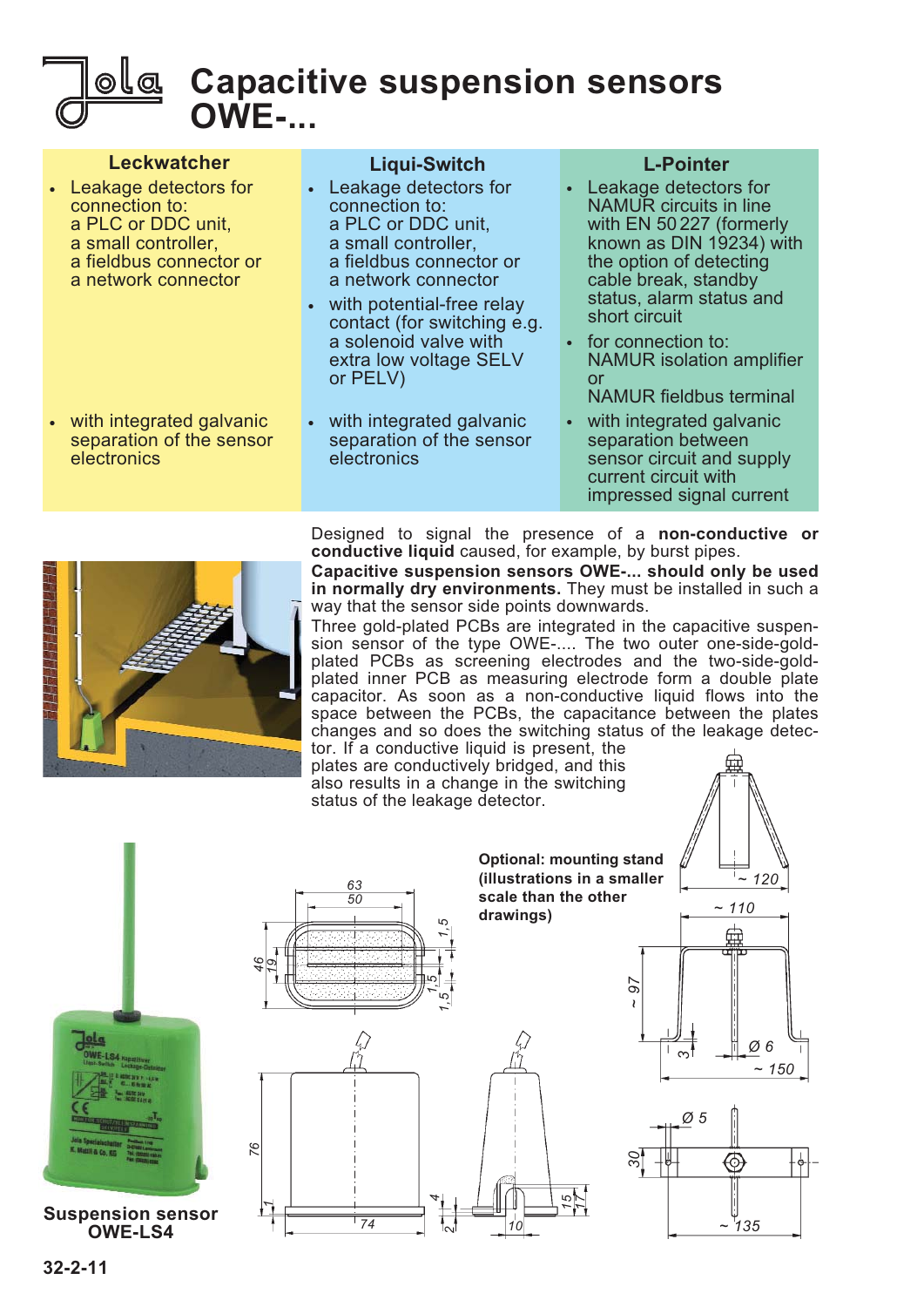| <b>Technical data</b>                                                                                                                                                    | <b>OWE-SPS2</b>                                                                                                                                                                                                                                                                                                                      | <b>OWE-SPS3</b>                                                                                                                                        | <b>OWE-SPS4</b>                                                                                                                                                                                                                              |  |
|--------------------------------------------------------------------------------------------------------------------------------------------------------------------------|--------------------------------------------------------------------------------------------------------------------------------------------------------------------------------------------------------------------------------------------------------------------------------------------------------------------------------------|--------------------------------------------------------------------------------------------------------------------------------------------------------|----------------------------------------------------------------------------------------------------------------------------------------------------------------------------------------------------------------------------------------------|--|
| Design<br>Detection capacitor<br>Housing                                                                                                                                 | leakage detector with quiescent current / NC (break) contact<br>2 outer one-side-gold-plated PCBs and 1 inner two-side-gold-plated PCB<br>form a double plate capacitor<br>PP and cast resin                                                                                                                                         |                                                                                                                                                        |                                                                                                                                                                                                                                              |  |
| <b>Electrical connection</b>                                                                                                                                             | two-wire connection<br>via connecting cable<br>$2 \times 0.75$                                                                                                                                                                                                                                                                       | three-wire connection<br>via connecting cable<br>$3 \times 0.75$<br>length 5 m, longer connecting cable on request;                                    | four-wire connection<br>via connecting cable<br>$4 \times 0.5$                                                                                                                                                                               |  |
| Supply voltage                                                                                                                                                           |                                                                                                                                                                                                                                                                                                                                      | fitted with halogen-free connecting cable on request<br>only for connection to extra low voltage SELV or PELV!                                         |                                                                                                                                                                                                                                              |  |
| Power consumption                                                                                                                                                        | DC 24 V $\pm$ 20 %<br>via input resistance<br>$2 k\Omega$ 7.5 k $\Omega$<br>max. 0.5 W                                                                                                                                                                                                                                               | AC/DC 12  30 V:<br>wire colours:<br>brown and blue<br>max. 0.5 VA                                                                                      | AC/DC 12  30 V;<br>wire colours:<br>brown and blue<br>max. 0.5 VA                                                                                                                                                                            |  |
| Output                                                                                                                                                                   | evaluation based on<br>the magnitude of<br>power consumption                                                                                                                                                                                                                                                                         | PNP transistor output;<br>to be wired via<br>the input resistance of<br>the follow-up circuit of<br>$2 k\Omega$ 7.5 k $\Omega$ ;<br>wire colour: black | potential-free reed<br>contact with protective<br>resistance 62 $\Omega$ ,<br>max. load<br>AC/DC 30 V, 100 mA,<br>3 W; wire colours:<br>black and black                                                                                      |  |
| Short circuit protection                                                                                                                                                 | present,<br>$k < 30$ mA                                                                                                                                                                                                                                                                                                              | at transistor output,<br>$k < 30$ mA                                                                                                                   | reed contact at<br>output short circuit<br>proof for short periods<br>via integrated protective<br>resistance of 62 $\Omega$ ;<br>however,<br>the reed contact<br>is open if the supply<br>voltage of the sensor is<br>incorrectly connected |  |
| Switching status without                                                                                                                                                 |                                                                                                                                                                                                                                                                                                                                      |                                                                                                                                                        |                                                                                                                                                                                                                                              |  |
| supply voltage<br>Switching status detection<br>capacitor not activated                                                                                                  | Low signal<br>power consumption<br>$> 2$ mA,<br>generates High signal<br>at input resistance of                                                                                                                                                                                                                                      | Low signal<br>PNP transistor output<br>carries rectified<br>supply voltage<br>= High signal                                                            | reed contact open<br>reed contact closed                                                                                                                                                                                                     |  |
| Switching status detection                                                                                                                                               | follow-up circuit                                                                                                                                                                                                                                                                                                                    |                                                                                                                                                        |                                                                                                                                                                                                                                              |  |
| capacitor activated                                                                                                                                                      | power consumption<br>$< 0.7$ mA,<br>generates Low signal<br>at input resistance of<br>follow-up circuit                                                                                                                                                                                                                              | PNP transistor output<br>carries no voltage<br>= Low signal                                                                                            | reed contact open                                                                                                                                                                                                                            |  |
| Cable break monitoring                                                                                                                                                   |                                                                                                                                                                                                                                                                                                                                      |                                                                                                                                                        |                                                                                                                                                                                                                                              |  |
| of connecting cable<br>Galvanic separation                                                                                                                               | cable break monitoring due to the quiescent current<br>only for connection to extra low voltage SELV or PELV!<br>voltage resistance > 500 V between capacitor circuit and<br>supply circuit<br>supply circuit<br>supply circuit<br>and transistor output  <br>and output circuit                                                     |                                                                                                                                                        |                                                                                                                                                                                                                                              |  |
| Max. no-load voltage<br>at the detection capacitor<br>Max. short circuit current<br>at the detection capacitor                                                           |                                                                                                                                                                                                                                                                                                                                      | $5V_{\text{eff}}$ $\Box$ 40 kHz (safety extra low voltage SELV)<br>$0.2 \text{ mA}$                                                                    |                                                                                                                                                                                                                                              |  |
| Min. dielectricity constant<br>of the liquid to be detected<br>Temperature range<br>Max. length of connecting<br>cable between leakage<br>detector and follow-up circuit |                                                                                                                                                                                                                                                                                                                                      | 1.8<br>$-20^{\circ}$ C to $+60^{\circ}$ C                                                                                                              |                                                                                                                                                                                                                                              |  |
| <b>EMC</b>                                                                                                                                                               | depends on the technical data of the follow-up circuit<br>for interference emission in accordance with the appliance-specific<br>requirements for households, business and commerce as well as<br>small companies, and for interference immunity in accordance with<br>the appliance-specific requirements for industrial companies. |                                                                                                                                                        |                                                                                                                                                                                                                                              |  |

the appliance-specific requirements for industrial companies.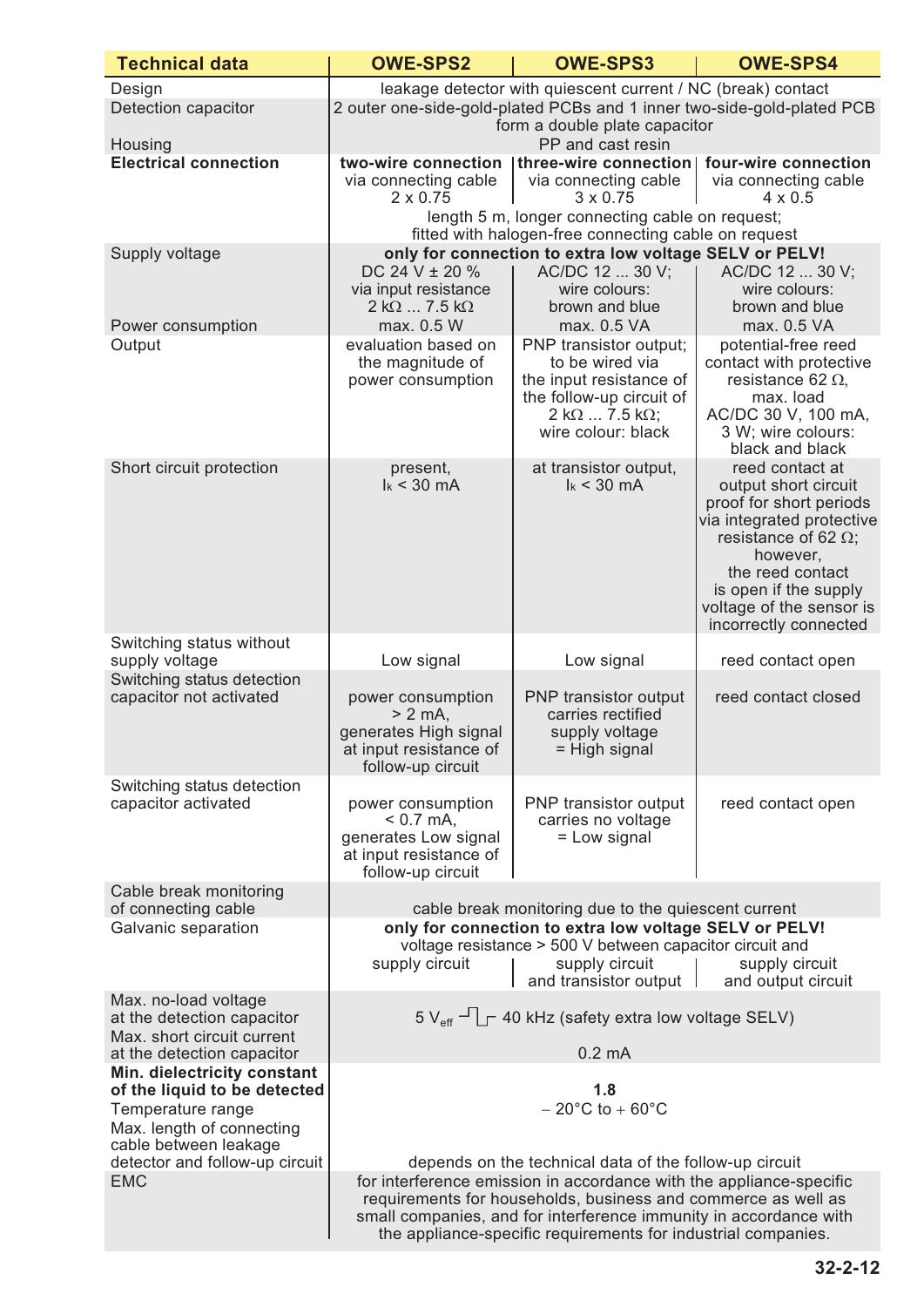| <b>Technical data</b>                                                                                                                  | <b>OWE-LS4</b>                                                                                                                                                                                                                                                                                                                           | <b>OWE-LS4/A</b>                                                                                                                                                             | <b>OWE-LS5</b>                                                                                  |
|----------------------------------------------------------------------------------------------------------------------------------------|------------------------------------------------------------------------------------------------------------------------------------------------------------------------------------------------------------------------------------------------------------------------------------------------------------------------------------------|------------------------------------------------------------------------------------------------------------------------------------------------------------------------------|-------------------------------------------------------------------------------------------------|
| Design                                                                                                                                 |                                                                                                                                                                                                                                                                                                                                          | leakage detector with relay output                                                                                                                                           |                                                                                                 |
| <b>Detection capacitor</b><br>Housing                                                                                                  | 2 outer one-side-gold-plated PCBs and<br>1 inner two-side-gold-plated PCB<br>form a double plate capacitor<br>PP and cast resin                                                                                                                                                                                                          |                                                                                                                                                                              |                                                                                                 |
| <b>Electrical connection</b>                                                                                                           | four-wire<br>connection<br>$4 \times 0.5$                                                                                                                                                                                                                                                                                                | four-wire<br>connection<br>via connecting cable<br>$4 \times 0.5$<br>length 5 m, longer connecting cable on request;<br>fitted with halogen-free connecting cable on request | five-wire<br>connection<br>$5 \times 0.5$                                                       |
| Supply voltage<br>Power consumption                                                                                                    | wire colours:<br>brown and blue                                                                                                                                                                                                                                                                                                          | only for connection to extra low voltage SELV or PELV!<br>AC/DC 24 V $\pm$ 20 %, on request AC/DC 12 V $\pm$ 20 %<br>wire colours:<br>brown and blue<br>approx. 0.5 VA       | wire colours:<br>black and black                                                                |
| Output                                                                                                                                 | potential-free<br>potential-free<br>potential-free<br>quiescent current<br>working current<br>changeover<br>(NC) contact<br>(NO) contact<br>(CO) contact<br>max. load AC/DC 5  24 V<br>(extra low voltage SELV or PELV only);<br>AC/DC 1 mA  3 (1) A<br>wire colours:<br>wire colours:                                                   |                                                                                                                                                                              |                                                                                                 |
| Switching status without<br>supply voltage                                                                                             | output relay<br>de-energised,<br>output contact<br>open                                                                                                                                                                                                                                                                                  | black and black (grey)<br>output relay<br>de-energised,<br>output contact<br>closed                                                                                          | brown, grey a. blue<br>output relay<br>de-energised,<br>changeover in pos. 1<br>(grey and blue) |
| Switching status detection<br>capacitor not activated                                                                                  | output relay<br>energised,<br>output contact<br>closed                                                                                                                                                                                                                                                                                   | output relay<br>energised,<br>output contact<br>open                                                                                                                         | output relay<br>energised,<br>changeover in pos. 2<br>(grey and brown)                          |
| Switching status detection<br>capacitor activated                                                                                      | output relay<br>de-energised,<br>output contact<br>open                                                                                                                                                                                                                                                                                  | output relay<br>de-energised,<br>output contact<br>closed                                                                                                                    | output relay<br>de-energised,<br>changeover in pos. 1 <br>(grey and blue)                       |
| Cable break monitoring<br>of connecting cable                                                                                          | cable break<br>monitoring due to<br>the quiescent<br>current                                                                                                                                                                                                                                                                             |                                                                                                                                                                              |                                                                                                 |
| Galvanic separation                                                                                                                    | only for connection to extra low voltage SELV or PELV!<br>voltage resistance > 500 V between capacitor circuit,<br>supply circuit and output circuit                                                                                                                                                                                     |                                                                                                                                                                              |                                                                                                 |
| Max. no-load voltage<br>at the detection capacitor<br>Max. short circuit current<br>at the detection capacitor                         | $5 V_{\text{eff}}$ – $\Gamma$ 40 kHz (safety extra low voltage SELV)<br>$0.2 \text{ mA}$                                                                                                                                                                                                                                                 |                                                                                                                                                                              |                                                                                                 |
| Min. dielectricity constant<br>of the liquid to be detected<br>Temperature range<br>Max. length of connecting<br>cable between leakage | 1.8<br>$-20^{\circ}$ C to +60 $^{\circ}$ C                                                                                                                                                                                                                                                                                               |                                                                                                                                                                              |                                                                                                 |
| detector and follow-up circuit<br><b>EMC</b>                                                                                           | depends on the technical data of the follow-up circuit<br>for interference emission in accordance with the appliance-<br>specific requirements for households, business and<br>commerce as well as small companies, and for interference<br>immunity in accordance with the appliance-specific<br>requirements for industrial companies. |                                                                                                                                                                              |                                                                                                 |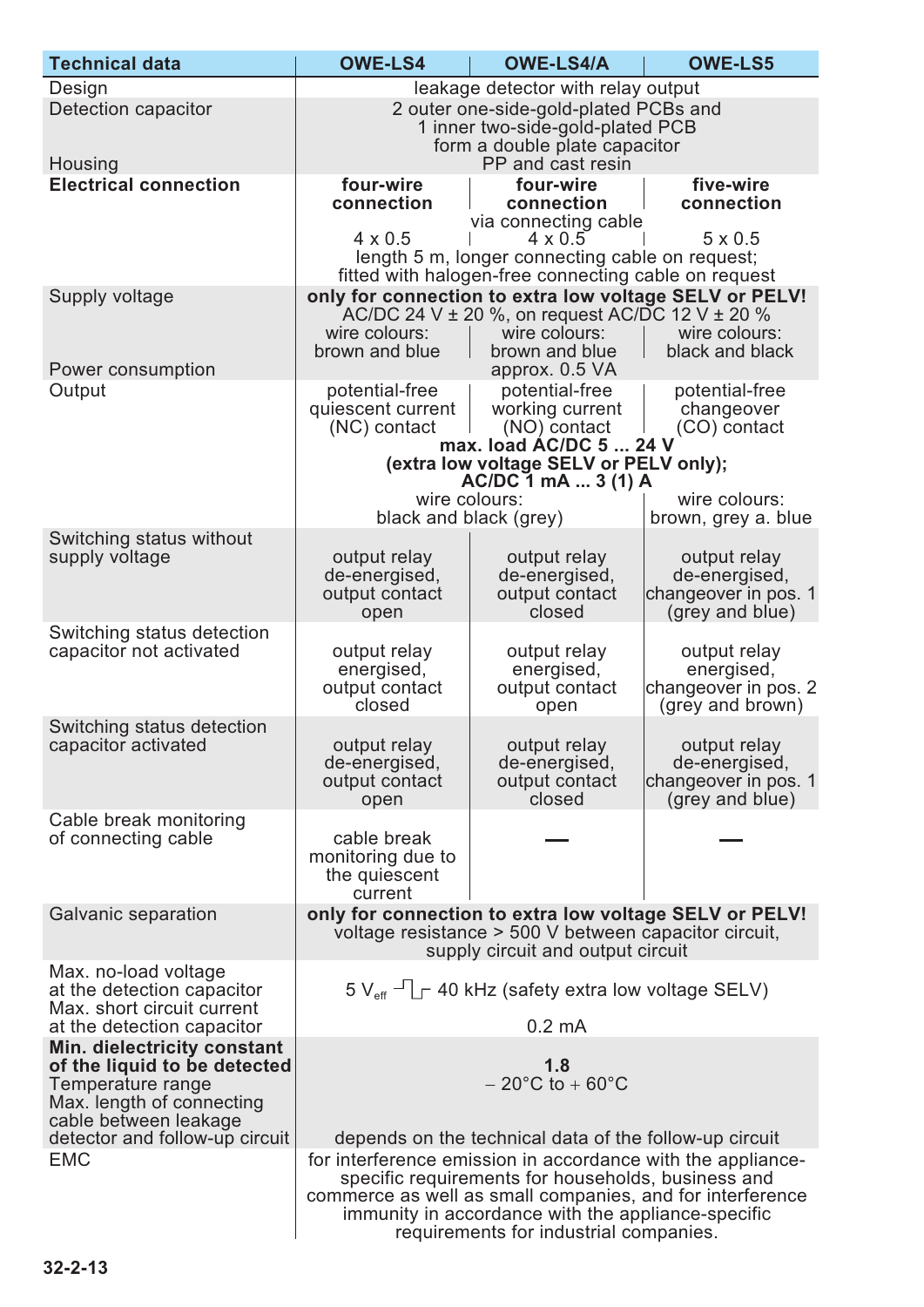| <b>Technical data</b>                                                                | <b>OWE-KNI</b>                                                                                                                                                                                                                                                                 | <b>OWE-KNI/A</b>                                                                                                                                                   |  |
|--------------------------------------------------------------------------------------|--------------------------------------------------------------------------------------------------------------------------------------------------------------------------------------------------------------------------------------------------------------------------------|--------------------------------------------------------------------------------------------------------------------------------------------------------------------|--|
| Design                                                                               | leakage detector with evaluation electronics as an initiator<br>for a NAMUR circuit                                                                                                                                                                                            |                                                                                                                                                                    |  |
| Detection capacitor                                                                  | 2 outer one-side-gold-plated PCBs and<br>1 inner two-side-gold-plated PCB<br>form a double plate capacitor                                                                                                                                                                     |                                                                                                                                                                    |  |
| Housing                                                                              |                                                                                                                                                                                                                                                                                | PP and cast resin                                                                                                                                                  |  |
| <b>Electrical connection</b>                                                         | <b>two-wire connection</b> via connecting cable $2 \times 0.75$ ,<br>length 5 m, longer connecting cable on request;<br>fitted with halogen-free connecting cable on request                                                                                                   |                                                                                                                                                                    |  |
| Supply voltage                                                                       | only for connection to extra low voltage SELV or PELV!<br>DC 7 V  12 V with internal resistance of 500 $\Omega$ to 1,200 $\Omega$ ,<br>preferably in line with NAMUR DC 8.2 V<br>with internal resistance of 1 k $\Omega$                                                      |                                                                                                                                                                    |  |
| Output signal                                                                        |                                                                                                                                                                                                                                                                                | impressed current signal in the supply circuit                                                                                                                     |  |
| Mode of operation                                                                    | quiescent current principle                                                                                                                                                                                                                                                    | working current principle                                                                                                                                          |  |
| Switching status in case of<br>cable break                                           | $1 < 0.2$ mA                                                                                                                                                                                                                                                                   | $1 < 0.2$ mA                                                                                                                                                       |  |
| Switching status detection<br>capacitor activated                                    | $l \leq 1$ mA                                                                                                                                                                                                                                                                  | $l \geq 3$ mA                                                                                                                                                      |  |
| Switching status detection<br>capacitor not activated                                | $l \geq 3$ mA                                                                                                                                                                                                                                                                  | $l \leq 1$ mA                                                                                                                                                      |  |
| Switching status in case of<br>short circuit or false polarity                       | $1 > 6$ mA                                                                                                                                                                                                                                                                     | $1 > 6$ mA                                                                                                                                                         |  |
| Galvanic separation                                                                  |                                                                                                                                                                                                                                                                                | only for connection to extra low voltage SELV or PELV!<br>voltage resistance > 500 V between capacitor circuit and<br>supply circuit with impressed signal current |  |
| Max. no-load voltage<br>at the detection capacitor                                   |                                                                                                                                                                                                                                                                                | $5 V_{\text{eff}}$ $\rightarrow$ $\Box$ 200 kHz (safety extra low voltage SELV)                                                                                    |  |
| Max. short circuit current<br>at the detection capacitor                             |                                                                                                                                                                                                                                                                                | $0.2 \text{ mA}$                                                                                                                                                   |  |
| Min. dielectricity constant<br>of the liquid to be detected                          | 1.8                                                                                                                                                                                                                                                                            |                                                                                                                                                                    |  |
| Temperature range                                                                    |                                                                                                                                                                                                                                                                                | $-20^{\circ}$ C to $+60^{\circ}$ C                                                                                                                                 |  |
| Max. length of connecting<br>cable between leakage<br>detector and follow-up circuit | generally not critical but the line resistance should<br>not exceed 100 $\Omega$                                                                                                                                                                                               |                                                                                                                                                                    |  |
| <b>EMC</b>                                                                           | for interference emission in accordance with the appliance-<br>specific requirements for households, business and<br>commerce as well as small companies, and for interference<br>immunity in accordance with the appliance-specific<br>requirements for industrial companies. |                                                                                                                                                                    |  |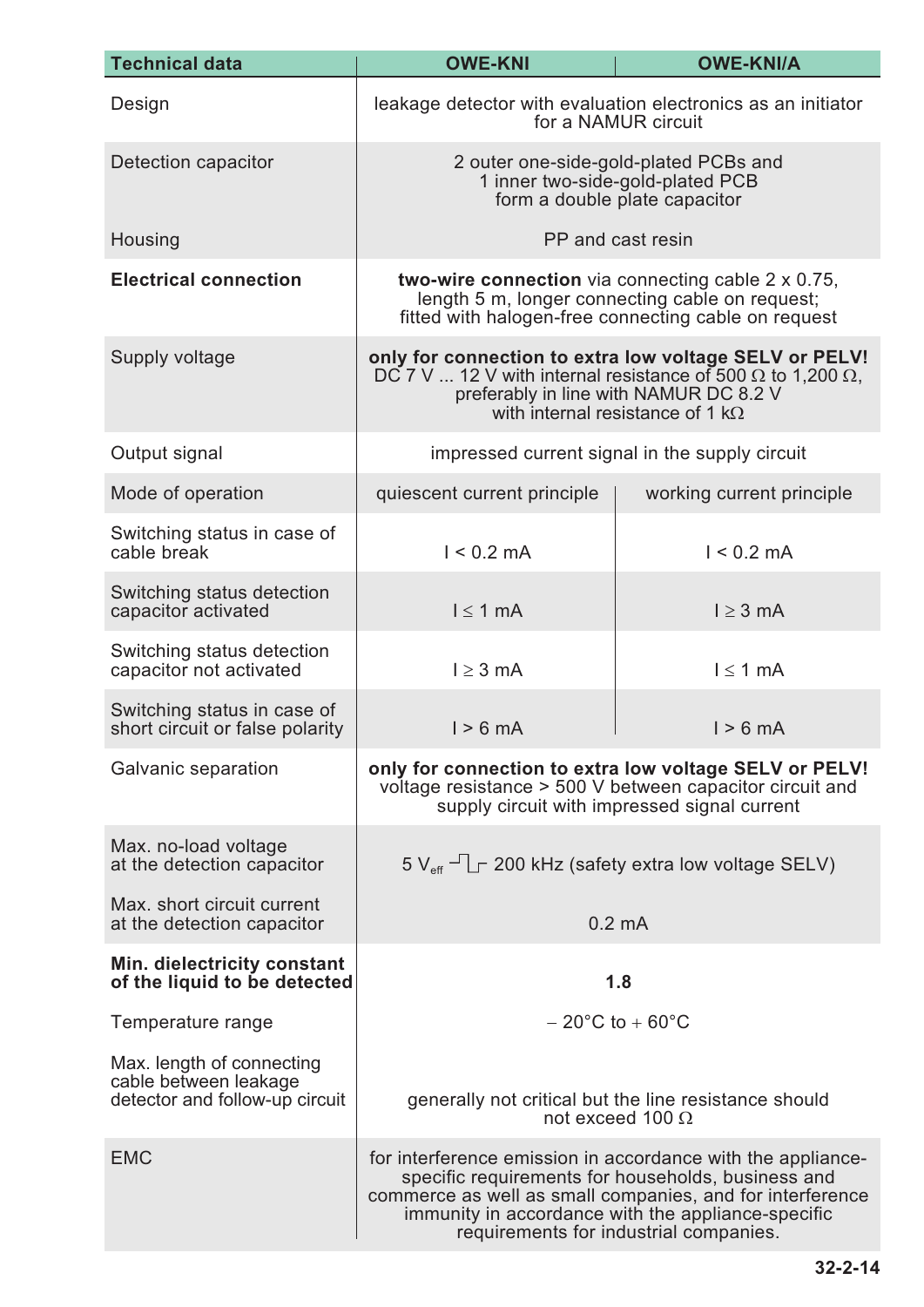

## **Capacitive suspension sensors COW-...**

| <b>Leckwatcher</b><br>• Leakage detectors for<br>connection to:<br>a PLC or DDC unit,<br>a small controller,<br>a fieldbus connector or<br>a network connector | <b>Liqui-Switch</b><br>• Leakage detectors for<br>connection to:<br>a PLC or DDC unit.<br>a small controller,<br>a fieldbus connector or<br>a network connector<br>with potential-free relay<br>$\bullet$ | <b>L-Pointer</b><br>• Leakage detectors for<br><b>NAMUR</b> circuits in line<br>with EN 50227 (formerly<br>known as DIN 19234) with<br>the option of detecting<br>cable break, standby<br>status, alarm status and |
|----------------------------------------------------------------------------------------------------------------------------------------------------------------|-----------------------------------------------------------------------------------------------------------------------------------------------------------------------------------------------------------|--------------------------------------------------------------------------------------------------------------------------------------------------------------------------------------------------------------------|
| • with integrated galvanic<br>separation of the sensor                                                                                                         | contact (for switching e.g.<br>a solenoid valve with<br>extra low voltage SELV<br>or PELV)<br>• with integrated galvanic<br>separation of the sensor                                                      | short circuit<br>• for connection to:<br><b>NAMUR</b> isolation amplifier<br><u>or</u><br><b>NAMUR</b> fieldbus terminal<br>• with integrated galvanic<br>separation between                                       |
| electronics                                                                                                                                                    | electronics                                                                                                                                                                                               | sensor circuit and supply<br>current circuit with<br>impressed signal current                                                                                                                                      |



Designed to signal the presence of a **non-conductive or conductive liquid** caused, for example, by burst pipes.

**Capacitive suspension sensors COW-... should only be used in normally dry environments.** They must be installed in such a way that the sensor side points downwards.

A hollow stainless steel cylinder is integrated in the capacitive suspension sensor of the type COW-.... The stainless steel housing as screening electrode and the hollow inner cylinder as measuring electrode form 1 detection capacitor. As soon as a non-conductive liquid flows into the space between housing and inner cylinder, the capacitance between housing and inner cylinder changes and so does the switching status of the leakage detector. If a conductive liquid is present, the housing and the inner cylinder are conductively bridged, and this also results in a change in the switching status of the leakage detector.

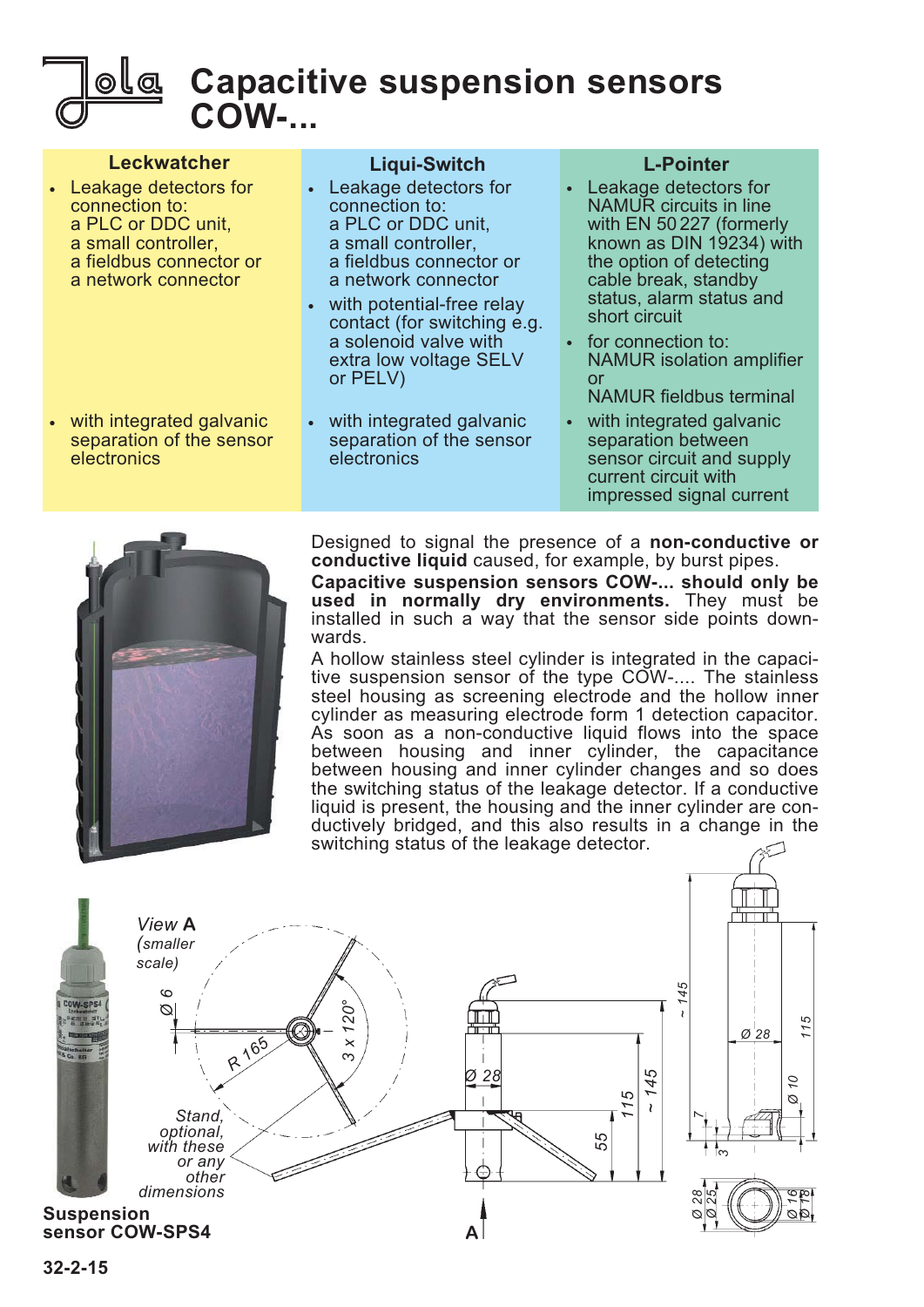| <b>Technical data</b>                                                            | <b>COW-SPS2</b>                                                                                                                                                                                                                                                            | <b>COW-SPS3</b>                                                                                                           | <b>COW-SPS4</b>                                                                                                                                                                                                                              |
|----------------------------------------------------------------------------------|----------------------------------------------------------------------------------------------------------------------------------------------------------------------------------------------------------------------------------------------------------------------------|---------------------------------------------------------------------------------------------------------------------------|----------------------------------------------------------------------------------------------------------------------------------------------------------------------------------------------------------------------------------------------|
| Design                                                                           |                                                                                                                                                                                                                                                                            | leakage detector with quiescent current / NC (break) contact                                                              |                                                                                                                                                                                                                                              |
| Detection capacitor                                                              |                                                                                                                                                                                                                                                                            | stainless steel housing as screening electrode and                                                                        |                                                                                                                                                                                                                                              |
|                                                                                  | inner cylinder as measuring electrode form 1 detection capacitor                                                                                                                                                                                                           |                                                                                                                           |                                                                                                                                                                                                                                              |
| Housing<br><b>Electrical connection</b>                                          | stainless steel 316 Ti with PTFE insulator<br>three-wire connection   four-wire connection                                                                                                                                                                                 |                                                                                                                           |                                                                                                                                                                                                                                              |
|                                                                                  | two-wire connection<br>via connecting cable<br>$2 \times 0.75$                                                                                                                                                                                                             | via connecting cable<br>$3 \times 0.75$                                                                                   | via connecting cable<br>$4 \times 0.5$                                                                                                                                                                                                       |
|                                                                                  |                                                                                                                                                                                                                                                                            | length 5 m, longer connecting cable on request;<br>fitted with halogen-free connecting cable on request                   |                                                                                                                                                                                                                                              |
| Supply voltage                                                                   |                                                                                                                                                                                                                                                                            | only for connection to extra low voltage SELV or PELV!                                                                    |                                                                                                                                                                                                                                              |
|                                                                                  | DC 24 V $\pm$ 20 %<br>via input resistance<br>$2 k\Omega$ 7.5 k $\Omega$<br>max. 0.5 W                                                                                                                                                                                     | AC/DC 12  30 V;<br>wire colours:<br>brown and blue                                                                        | AC/DC 12  30 V:<br>wire colours:<br>brown and blue                                                                                                                                                                                           |
| Power consumption<br>Output                                                      | evaluation based on                                                                                                                                                                                                                                                        | max. 0.5 VA<br>PNP transistor output;                                                                                     | max. 0.5 VA<br>potential-free reed                                                                                                                                                                                                           |
|                                                                                  | the magnitude of<br>power consumption                                                                                                                                                                                                                                      | to be wired via<br>the input resistance of<br>the follow-up circuit of<br>$2 k\Omega  7.5 k\Omega;$<br>wire colour: black | contact with protective<br>resistance 62 $\Omega$ ,<br>max. load<br>AC/DC 30 V, 100 mA,<br>3 W; wire colours:<br>black and black                                                                                                             |
| Short circuit protection                                                         | present,<br>$k < 30$ mA                                                                                                                                                                                                                                                    | at transistor output,<br>$k < 30$ mA                                                                                      | reed contact at<br>output short circuit<br>proof for short periods<br>via integrated protective<br>resistance of 62 $\Omega$ ;<br>however,<br>the reed contact<br>is open if the supply<br>voltage of the sensor is<br>incorrectly connected |
| Switching status without                                                         |                                                                                                                                                                                                                                                                            |                                                                                                                           |                                                                                                                                                                                                                                              |
| supply voltage                                                                   | Low signal                                                                                                                                                                                                                                                                 | Low signal                                                                                                                | reed contact open                                                                                                                                                                                                                            |
| Switching status detection<br>capacitor not activated                            | power consumption<br>$> 2$ mA,<br>generates High signal<br>at input resistance of<br>follow-up circuit                                                                                                                                                                     | PNP transistor output<br>carries rectified<br>supply voltage<br>$=$ High signal                                           | reed contact closed                                                                                                                                                                                                                          |
| Switching status detection<br>capacitor activated                                | power consumption<br>$< 0.7$ mA,                                                                                                                                                                                                                                           | PNP transistor output<br>carries no voltage                                                                               | reed contact open                                                                                                                                                                                                                            |
|                                                                                  | generates Low signal<br>at input resistance of<br>follow-up circuit                                                                                                                                                                                                        | = Low signal                                                                                                              |                                                                                                                                                                                                                                              |
| Cable break monitoring                                                           |                                                                                                                                                                                                                                                                            |                                                                                                                           |                                                                                                                                                                                                                                              |
| of connecting cable<br>Galvanic separation                                       |                                                                                                                                                                                                                                                                            | cable break monitoring due to the quiescent current<br>only for connection to extra low voltage SELV or PELV!             |                                                                                                                                                                                                                                              |
|                                                                                  |                                                                                                                                                                                                                                                                            | voltage resistance > 500 V between capacitor circuit and                                                                  |                                                                                                                                                                                                                                              |
|                                                                                  | supply circuit                                                                                                                                                                                                                                                             | supply circuit<br>and transistor output                                                                                   | supply circuit<br>and output circuit                                                                                                                                                                                                         |
| Max. no-load voltage<br>at the detection capacitor<br>Max. short circuit current | $5V_{\text{eff}}$ $\Box$ 40 kHz (safety extra low voltage SELV)                                                                                                                                                                                                            |                                                                                                                           |                                                                                                                                                                                                                                              |
| at the detection capacitor                                                       |                                                                                                                                                                                                                                                                            | $0.2 \text{ mA}$                                                                                                          |                                                                                                                                                                                                                                              |
| Min. dielectricity constant<br>of the liquid to be detected                      |                                                                                                                                                                                                                                                                            | 1.8                                                                                                                       |                                                                                                                                                                                                                                              |
| Temperature range                                                                |                                                                                                                                                                                                                                                                            | $-20^{\circ}$ C to $+60^{\circ}$ C                                                                                        |                                                                                                                                                                                                                                              |
| Max. length of connecting<br>cable between leakage                               |                                                                                                                                                                                                                                                                            |                                                                                                                           |                                                                                                                                                                                                                                              |
| detector and follow-up circuit                                                   |                                                                                                                                                                                                                                                                            | depends on the technical data of the follow-up circuit                                                                    |                                                                                                                                                                                                                                              |
| <b>EMC</b>                                                                       | for interference emission in accordance with the appliance-specific<br>requirements for households, business and commerce as well as<br>small companies, and for interference immunity in accordance with<br>the appliance-specific requirements for industrial companies. |                                                                                                                           |                                                                                                                                                                                                                                              |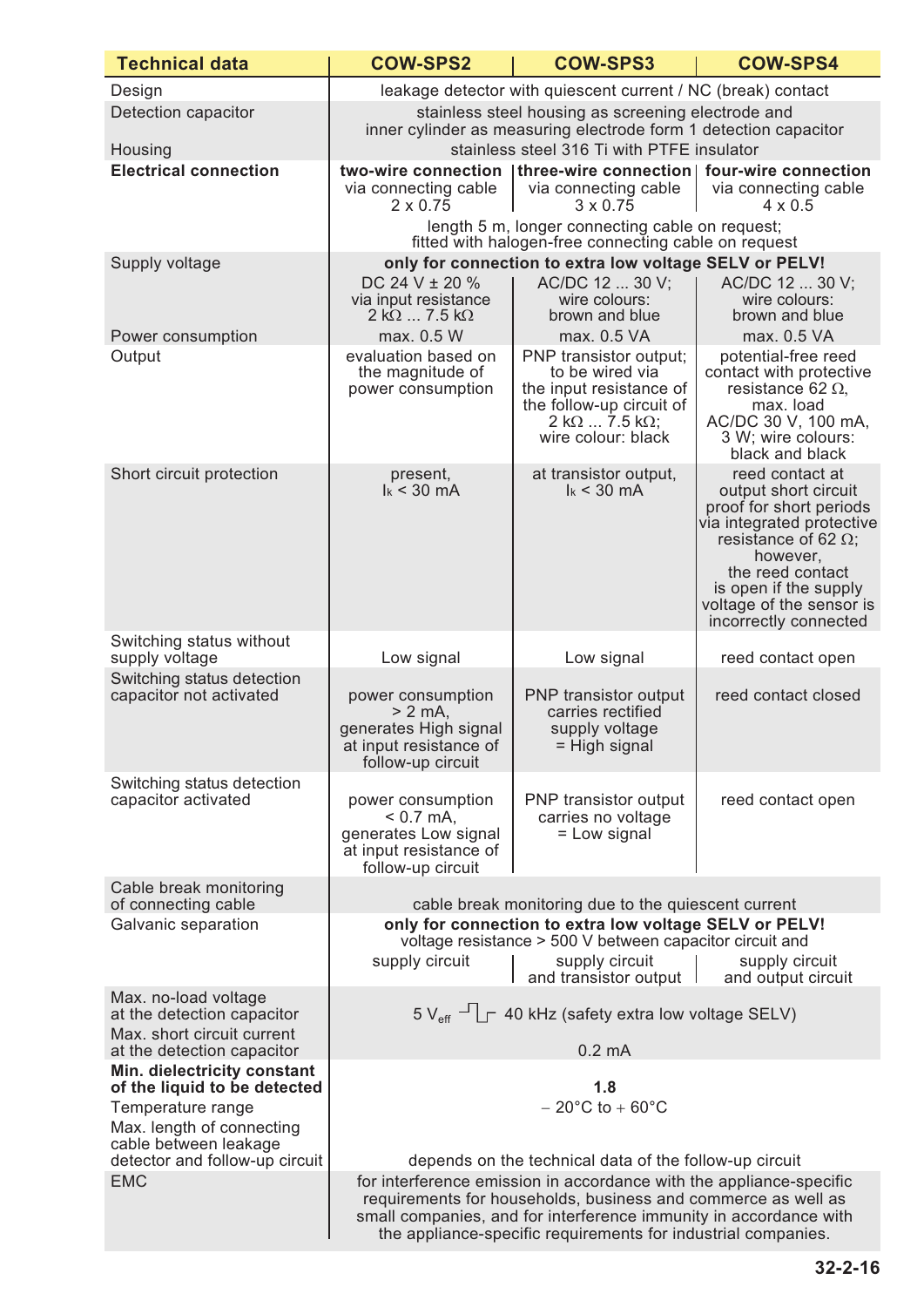| <b>Technical data</b>                                                                                                                  | <b>COW-LS4</b>                                                                                                                                                                                                                                                                                                                           | <b>COW-LS4/A</b>                                                                                                                                                                                                               | <b>COW-LS5</b>                                                           |
|----------------------------------------------------------------------------------------------------------------------------------------|------------------------------------------------------------------------------------------------------------------------------------------------------------------------------------------------------------------------------------------------------------------------------------------------------------------------------------------|--------------------------------------------------------------------------------------------------------------------------------------------------------------------------------------------------------------------------------|--------------------------------------------------------------------------|
| Design<br>Detection capacitor<br>Housing                                                                                               | leakage detector with relay output<br>stainless steel housing as screening electrode and<br>inner cylinder as measuring electrode<br>form 1 detection capacitor<br>stainless steel 316 Ti with PTFE insulator                                                                                                                            |                                                                                                                                                                                                                                |                                                                          |
| <b>Electrical connection</b>                                                                                                           | four-wire<br>connection<br>$4 \times 0.5$                                                                                                                                                                                                                                                                                                | four-wire<br>connection<br>via connecting cable<br>$4 \times 0.5$<br>length 5 m, longer connecting cable on request;                                                                                                           | five-wire<br>connection<br>$5 \times 0.5$                                |
| Supply voltage<br>Power consumption                                                                                                    | wire colours:<br>brown and blue                                                                                                                                                                                                                                                                                                          | fitted with halogen-free connecting cable on request<br>only for connection to extra low voltage SELV or PELV!<br>AC/DC 24 V $\pm$ 20 %, on request AC/DC 12 V $\pm$ 20 %<br>wire colours:<br>brown and blue<br>approx. 0.5 VA | wire colours:<br>black and black                                         |
| Output                                                                                                                                 | potential-free<br>quiescent current<br>(NC) contact                                                                                                                                                                                                                                                                                      | potential-free<br>working current<br>(NO) contact<br>max. load AC/DC 5  24 V<br>(extra low voltage SELV or PELV only);                                                                                                         | potential-free<br>changeover<br>(CO) contact                             |
|                                                                                                                                        |                                                                                                                                                                                                                                                                                                                                          | AC/DC 1 mA  3 (1) A<br>wire colours:<br>black and black (grey)                                                                                                                                                                 | wire colours:<br>brown, grey a. blue                                     |
| Switching status without<br>supply voltage                                                                                             | output relay<br>de-energised,<br>output contact<br>open                                                                                                                                                                                                                                                                                  | output relay<br>de-energised,<br>output contact<br>closed                                                                                                                                                                      | output relay<br>de-energised,<br>changeover in pos. 1<br>(grey and blue) |
| Switching status detection<br>capacitor not activated                                                                                  | output relay<br>energised,<br>output contact<br>closed                                                                                                                                                                                                                                                                                   | output relay<br>energised,<br>output contact<br>open                                                                                                                                                                           | output relay<br>energised,<br>changeover in pos. 2<br>(grey and brown)   |
| Switching status detection<br>capacitor activated                                                                                      | output relay<br>de-energised,<br>output contact<br>open                                                                                                                                                                                                                                                                                  | output relay<br>de-energised,<br>output contact<br>closed                                                                                                                                                                      | output relay<br>de-energised,<br>changeover in pos. 1<br>(grey and blue) |
| Cable break monitoring<br>of connecting cable                                                                                          | cable break<br>monitoring due to<br>the quiescent<br>current                                                                                                                                                                                                                                                                             |                                                                                                                                                                                                                                |                                                                          |
| Galvanic separation                                                                                                                    | only for connection to extra low voltage SELV or PELV!<br>voltage resistance > 500 V between capacitor circuit,<br>supply circuit and output circuit                                                                                                                                                                                     |                                                                                                                                                                                                                                |                                                                          |
| Max. no-load voltage<br>at the detection capacitor<br>Max. short circuit current<br>at the detection capacitor                         | $5 V_{\text{eff}}$ – $\Gamma$ 40 kHz (safety extra low voltage SELV)<br>$0.2 \text{ mA}$                                                                                                                                                                                                                                                 |                                                                                                                                                                                                                                |                                                                          |
| Min. dielectricity constant<br>of the liquid to be detected<br>Temperature range<br>Max. length of connecting<br>cable between leakage | 1.8<br>$-20^{\circ}$ C to + 60 $^{\circ}$ C                                                                                                                                                                                                                                                                                              |                                                                                                                                                                                                                                |                                                                          |
| detector and follow-up circuit<br><b>EMC</b>                                                                                           | depends on the technical data of the follow-up circuit<br>for interference emission in accordance with the appliance-<br>specific requirements for households, business and<br>commerce as well as small companies, and for interference<br>immunity in accordance with the appliance-specific<br>requirements for industrial companies. |                                                                                                                                                                                                                                |                                                                          |